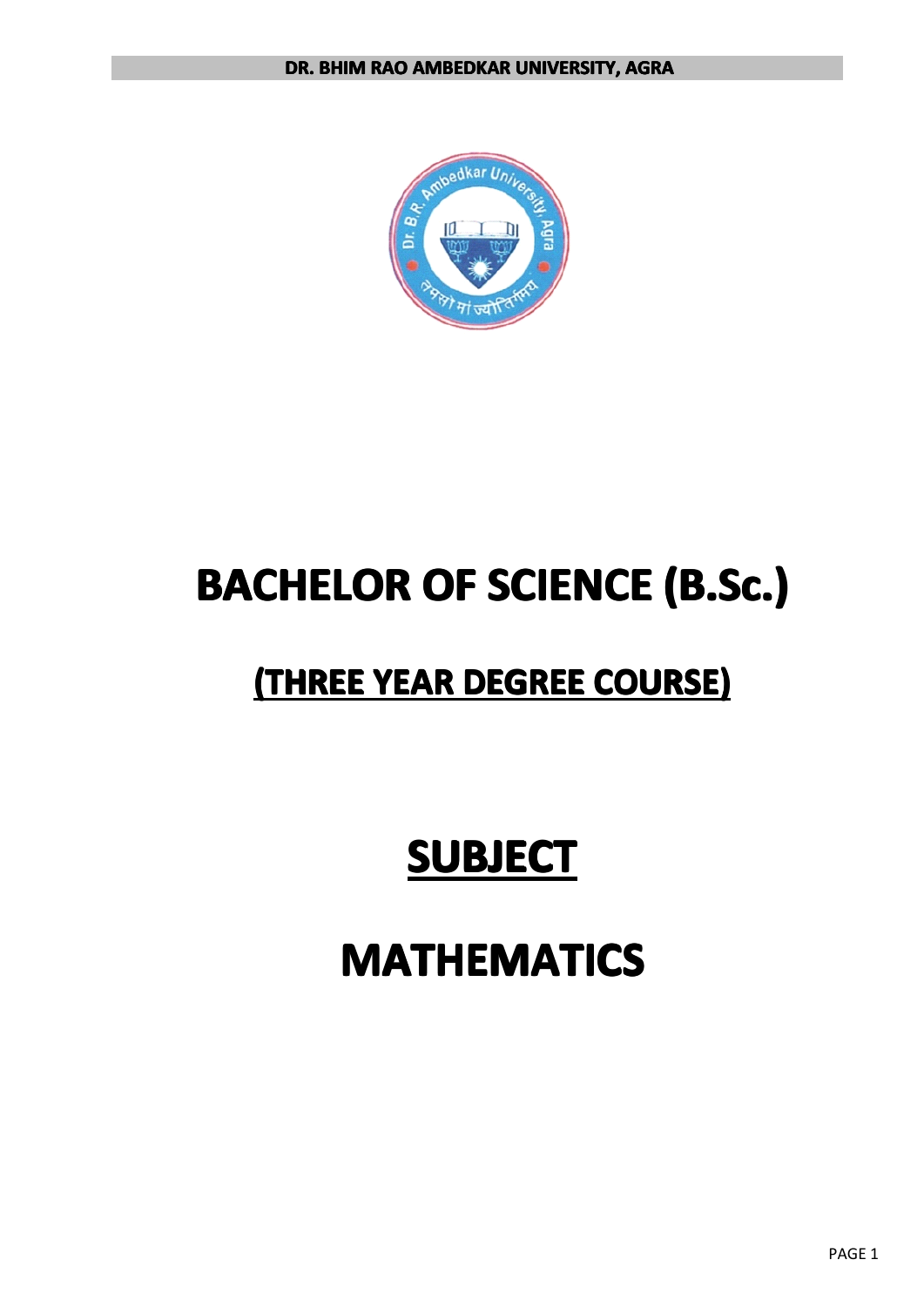# **B.Sc. (MATHEMATICS) (MATHEMATICS) (MATHEMATICS) (MATHEMATICS)**

## **COURSE STRUCTURE**

#### **FIRST YEAR**

| PAPER - 101: ALGEBRA AND TRIGONOMETRY                                      | 50 MARKS |
|----------------------------------------------------------------------------|----------|
| PAPER - 102: CALCULUS                                                      | 50 MARKS |
| PAPER – 103: GEOMETRY AND VECTOR CALCULUS                                  | 50 MARKS |
| PAPER – 104: PRACTICAL / Viva Voce (Based on Paper 101, 102, 103) 50 MARKS |          |

### **SECOND YEAR**

| PAPER – 201: LINEAR ALGEBRA AND MATRICES         | 50 MARKS |
|--------------------------------------------------|----------|
| PAPER - 202: DIFFERENTIAL EQUATIONS and INTEGRAL | 50 MARKS |
| <b>TRANSFORMS</b>                                |          |
| PAPER - 203: MECHANICS                           | 50 MARKS |

PAPER – 204: PRACTICAL / Viva Voce (Based on Paper 201, 202, 203) 50 MARKS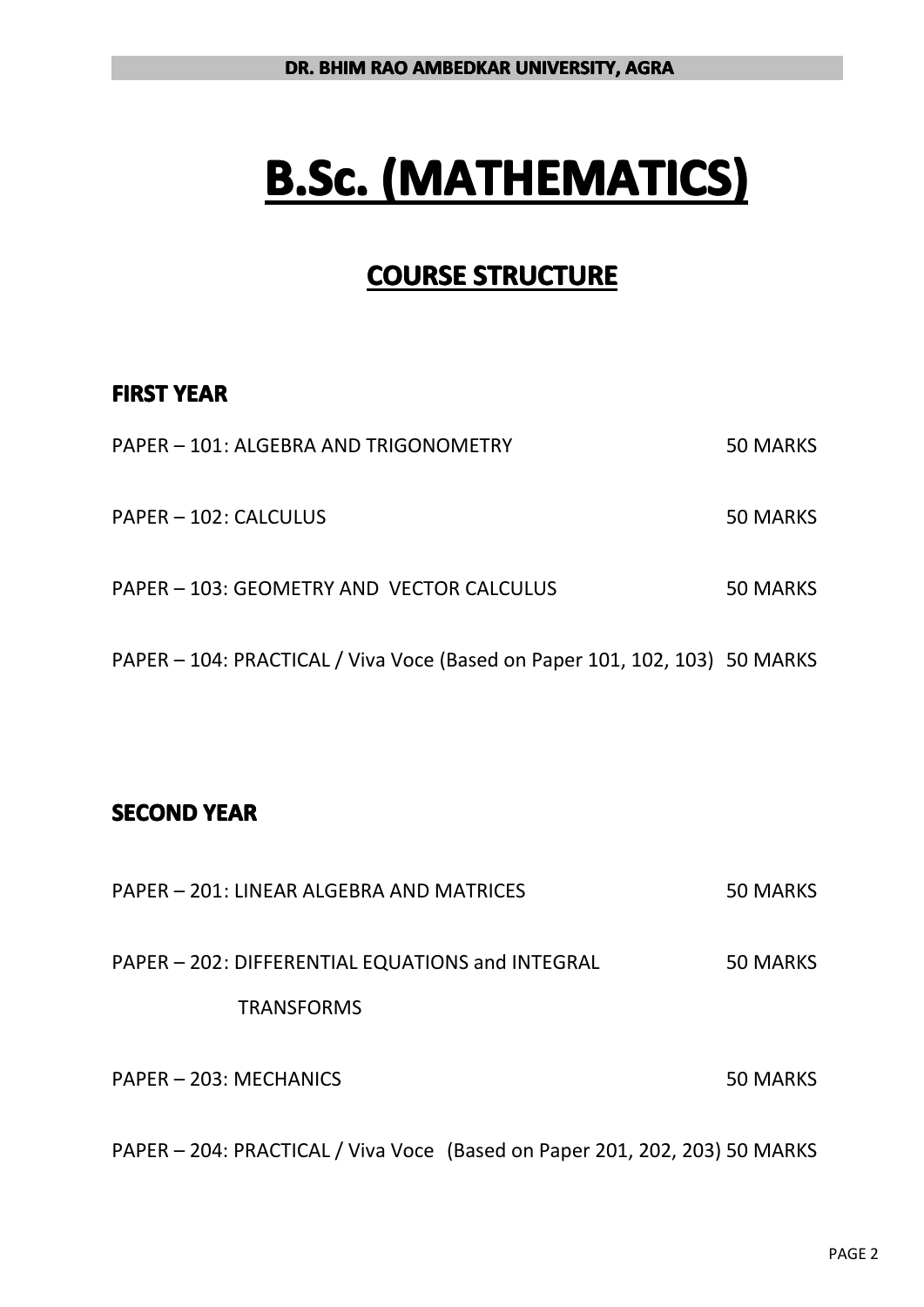#### **THIRD YEAR**

| PAPER - 301: REAL ANALYSIS                                                | <b>40 MARKS</b> |
|---------------------------------------------------------------------------|-----------------|
| PAPER - 302: COMPLEX ANALYSIS                                             | <b>40 MARKS</b> |
| PAPER - 303: NUMERICAL ANALYSIS AND PROGRAMMING IN C                      | <b>40 MARKS</b> |
| PAPER - 304: OPTIONAL PAPER: -                                            | <b>30 MARKS</b> |
| Paper 304 (A): NUMBER THEORY AND CRYPTOGRAPHY                             |                 |
| Paper 304 (B): LINEAR PROGRAMMING                                         |                 |
| Paper 304 (C): DIFFERENTIAL GEOMETRY AND TENSOR ANALYSIS                  |                 |
| Paper 304 (D): PRINCIPLES OF COMPUTER SCIENCE                             |                 |
| Paper 304 (E): DISCRETE MATHEMATICS                                       |                 |
| Paper 304 (F): MATHEMATICAL STATISTICS                                    |                 |
| PAPER - 305 : PRACTICAL/Viva Voce (Based on Paper 301, 302, 303) 50 MARKS |                 |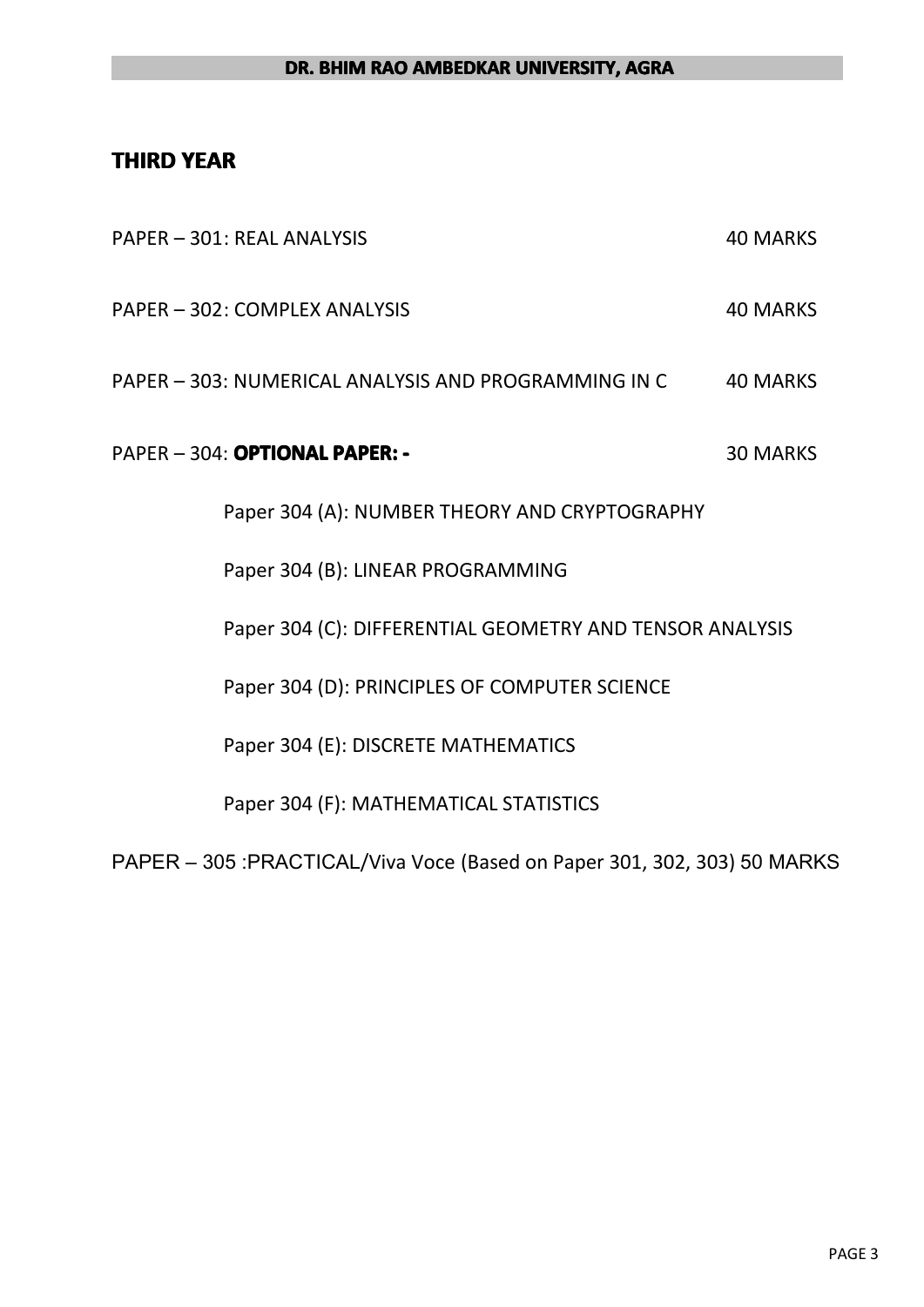## **PAPER – 101**

## **ALGEBRA ALGEBRA ALGEBRA and TRIGONOMETRY TRIGONOMETRY TRIGONOMETRY**

#### **Algebra**

#### **Unit 1.**

Sequence and its convergence (basic idea), Convergence of infinite series, Comparison test, ratio test, root test, Raabe's test, Logarithmic ratio test, Cauchy's condensation test, DeMorgan and Bertrand test and higher logarithmic ratio test. Alternating series, Leibnitz test, Absolute and conditional convergence, Congruence modulo *<sup>m</sup>* relation, Equivalence relations and partitions.

#### **Unit 2.**

Definition of <sup>a</sup> group with examples and simple properties, Permutation groups, Subgroups, Centre and normalizer, Cyclic groups, Coset decomposition, Lagrange's theorem and its consequences.

#### **Unit 3.**

Homomorphism and isomorphism, Cayley's theorem, Normal subgroups, Quotient group, Fundamental theorem of homomorphism, Conjugacy relation, Class equation, Direct product.

#### **Unit 4.**

Introduction to rings, subrings, integral domains and fields, Characteristic of <sup>a</sup> ring, Homomorphism of rings, Ideals, Quotient rings.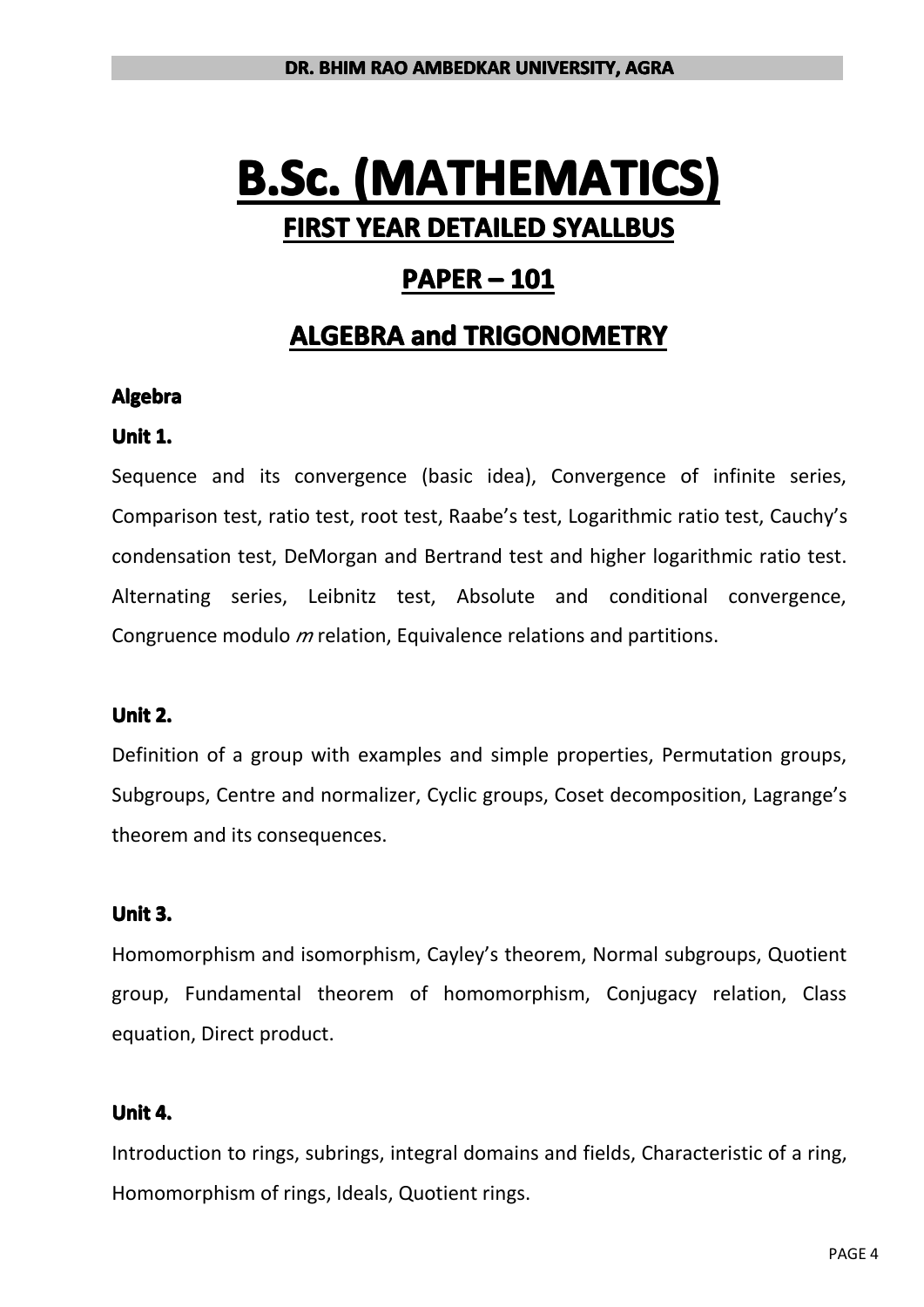#### **DR. BHIM RAO AMBEDKAR UNIVERSITY, AGRA**

#### **Trigonometry**

#### **Unit 5.**

Complex functions and separation into real and imaginary parts, Exponential, direct and inverse trigonometric and hyperbolic functions, logarithmic function, Gregory's series, Summation of series.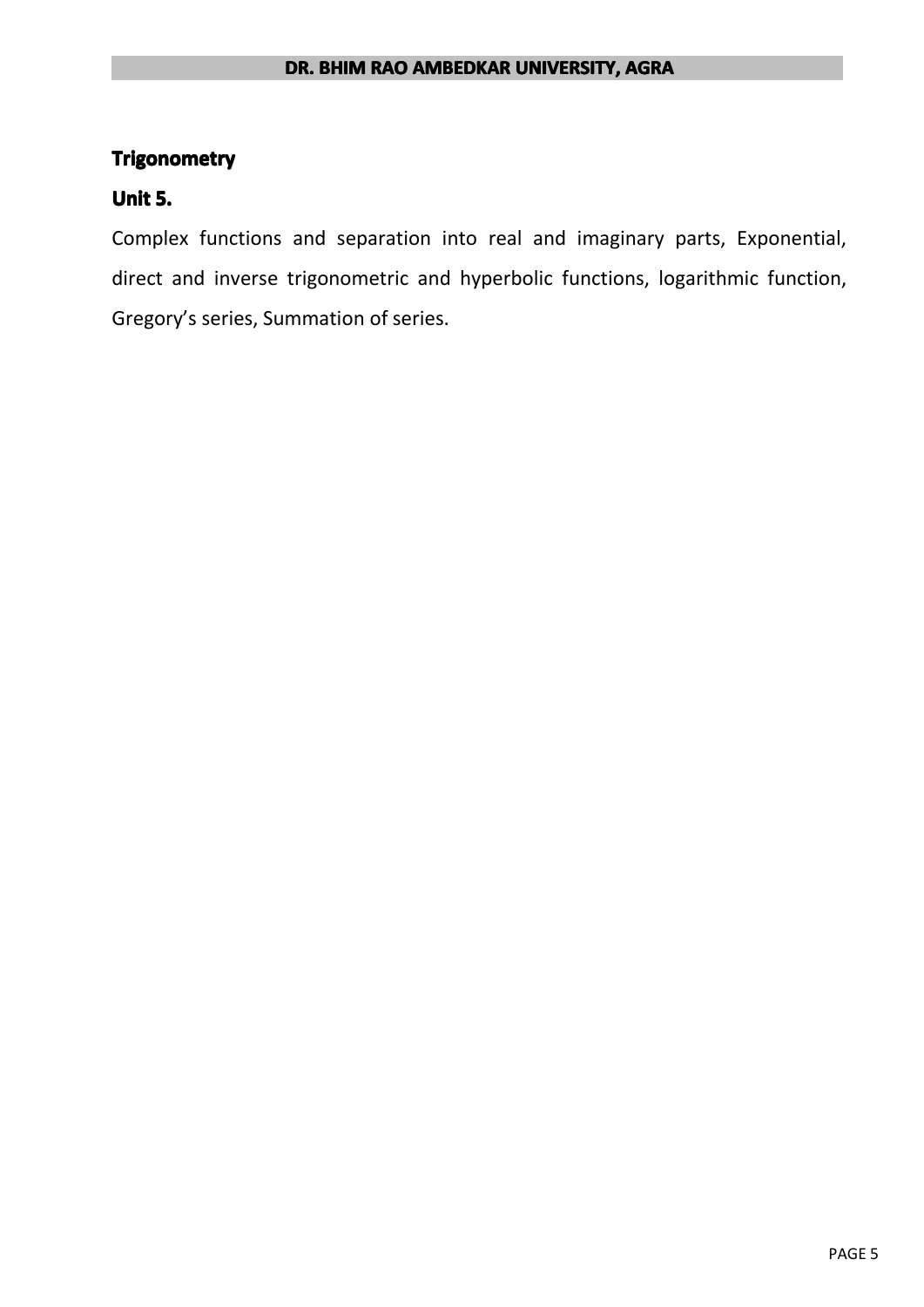## **PAPER – 102**

## **CALCULUS CALCULUS CALCULUS**

#### $Differential$  Calculus

#### **Unit 1.**

Definition of the limit of a function, Continuous functions and classification of discontinuities, Differentiability, Chain rule of differentiability, Rolle's theorem, First and second mean value theorems, Taylor's theorems with Lagrange's and Cauchy's forms of remainder, Successive differentiation and Leibnitz's theorem.

#### **Unit 2.**

Expansion of functions (in Taylor's and Maclaurin's series), indeterminate forms, Partial differentiation and Euler's theorem, Jacobians.

#### **Unit 3.**

Maxima and Minima (for functions of two variables), Tangents and normals (polar form only), Curvature, Envelopes and evolutes.

#### **Unit 4.**

Asymptotes, Tests for concavity and convexity, Points of inflexion, Multiple points, Tracing of curves in Cartesian and polar co-ordinates.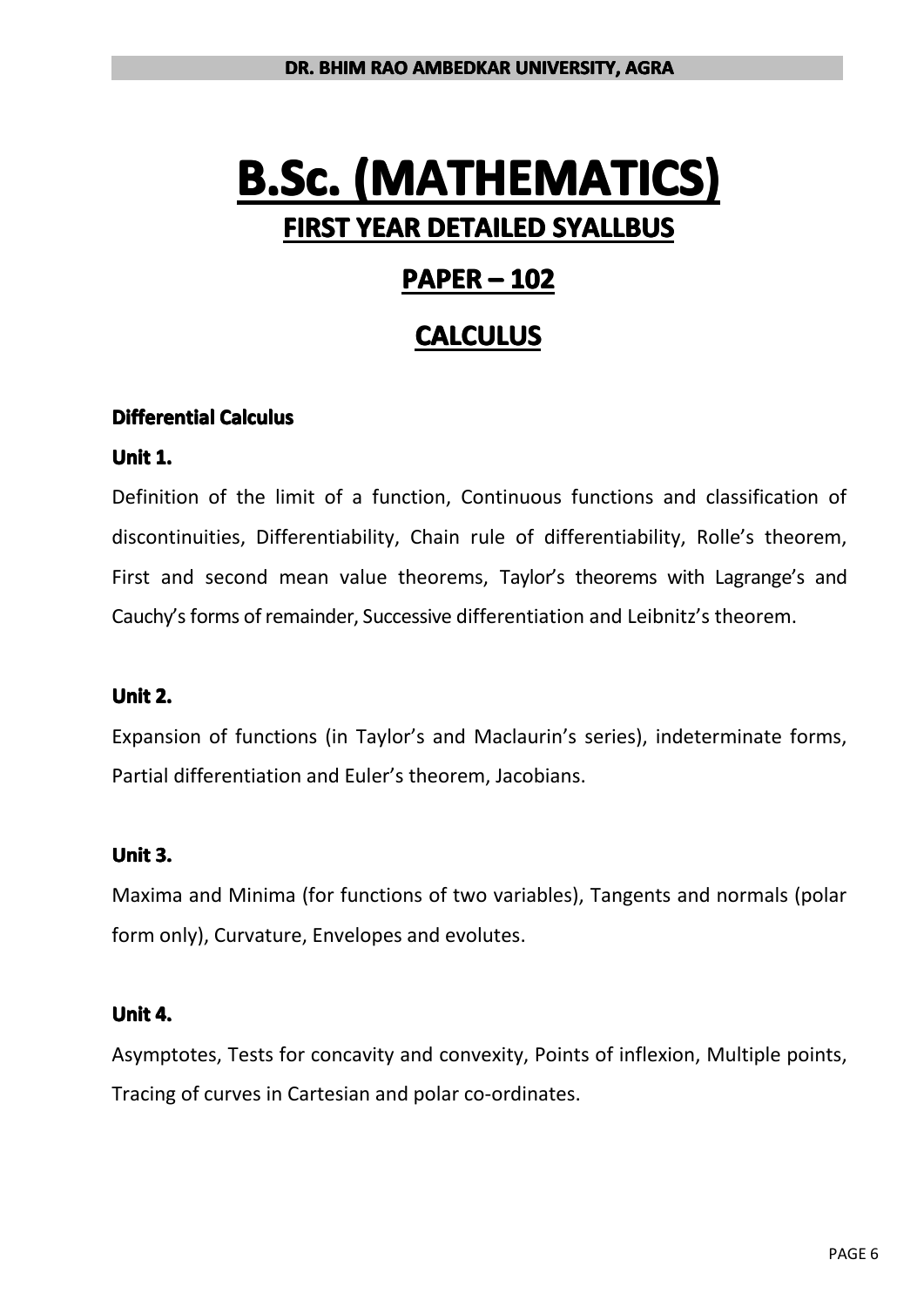#### **Unit 5.**

Qudrature, Rectification, Volumes and surfaces of solids of revolution, Pappus theorem, Double and triple integrals, Change of order of integration, Dirichlet's and Liouville's integral formulae.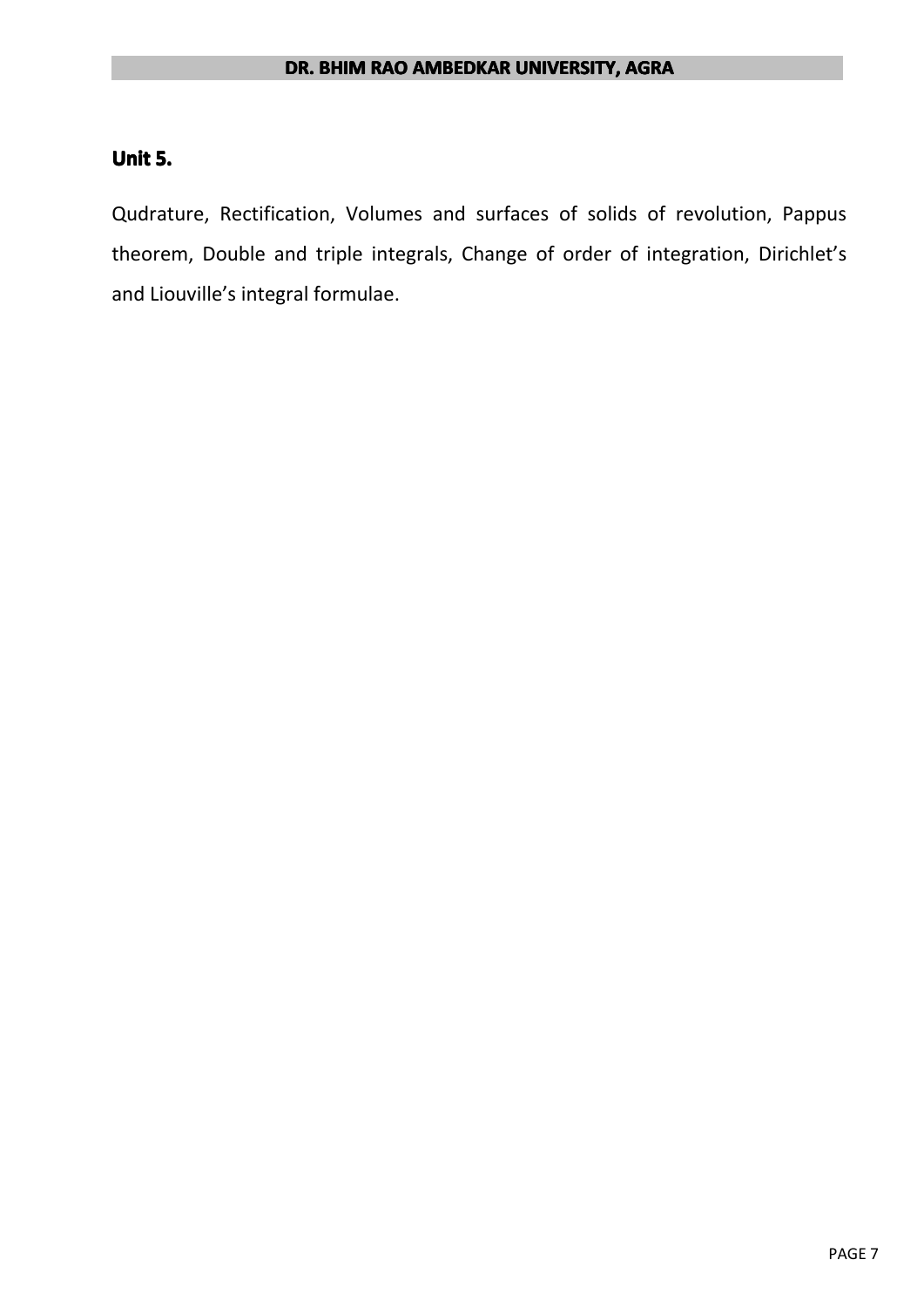## **PAPER – 103**

## **GEOMETRY GEOMETRY GEOMETRY AND VECTOR CALCULUS CALCULUS**

#### **Geometry**

#### **Unit 1.**

General equation of second degree, Tracing of conics, System of conics, Confocal conics, Polar equation of <sup>a</sup> conic and its properties.

#### **Unit 2.**

Three dimensional system of co-ordinates, Projection and direction cosines, Plane, Straight line.

#### **Unit 3.**

Sphere, cone and cylinder.

#### **Unit 4.**

Central conicoids, Reduction of general equation of second degree, Tangent plane and normal to <sup>a</sup> conicoid, Pole and polar, Conjugate diameters, Generating lines, Plane sections.

#### **Vector Calculus**

#### **Unit 5.**

Vector differentiation and integration, Gradient, divergence and curl and their properties, Line integrals, Theorems of Gauss, Green and Stokes and problems based on these.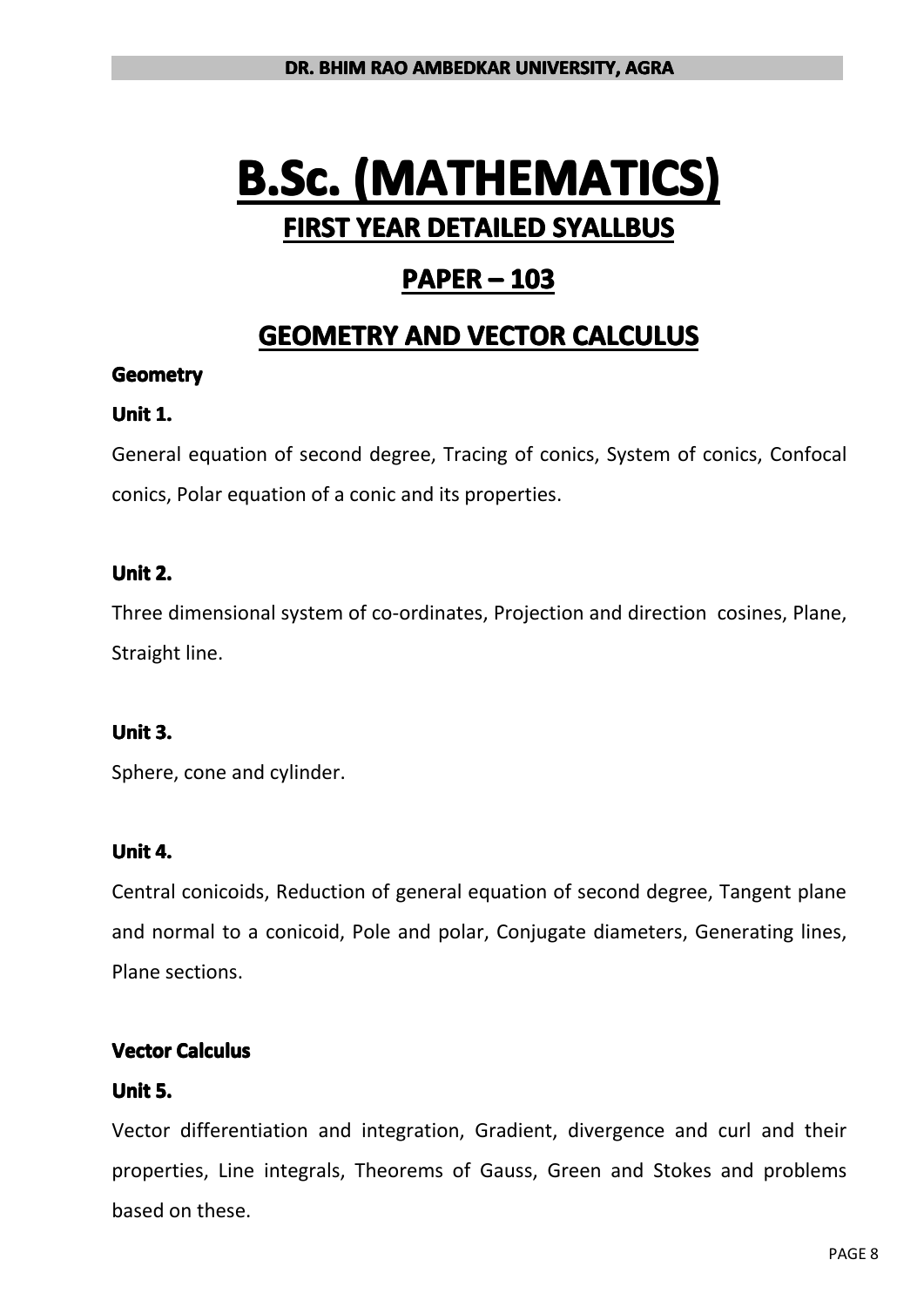## **PAPER – 104**

**PRACTICAL PRACTICAL / VIVA VOCE**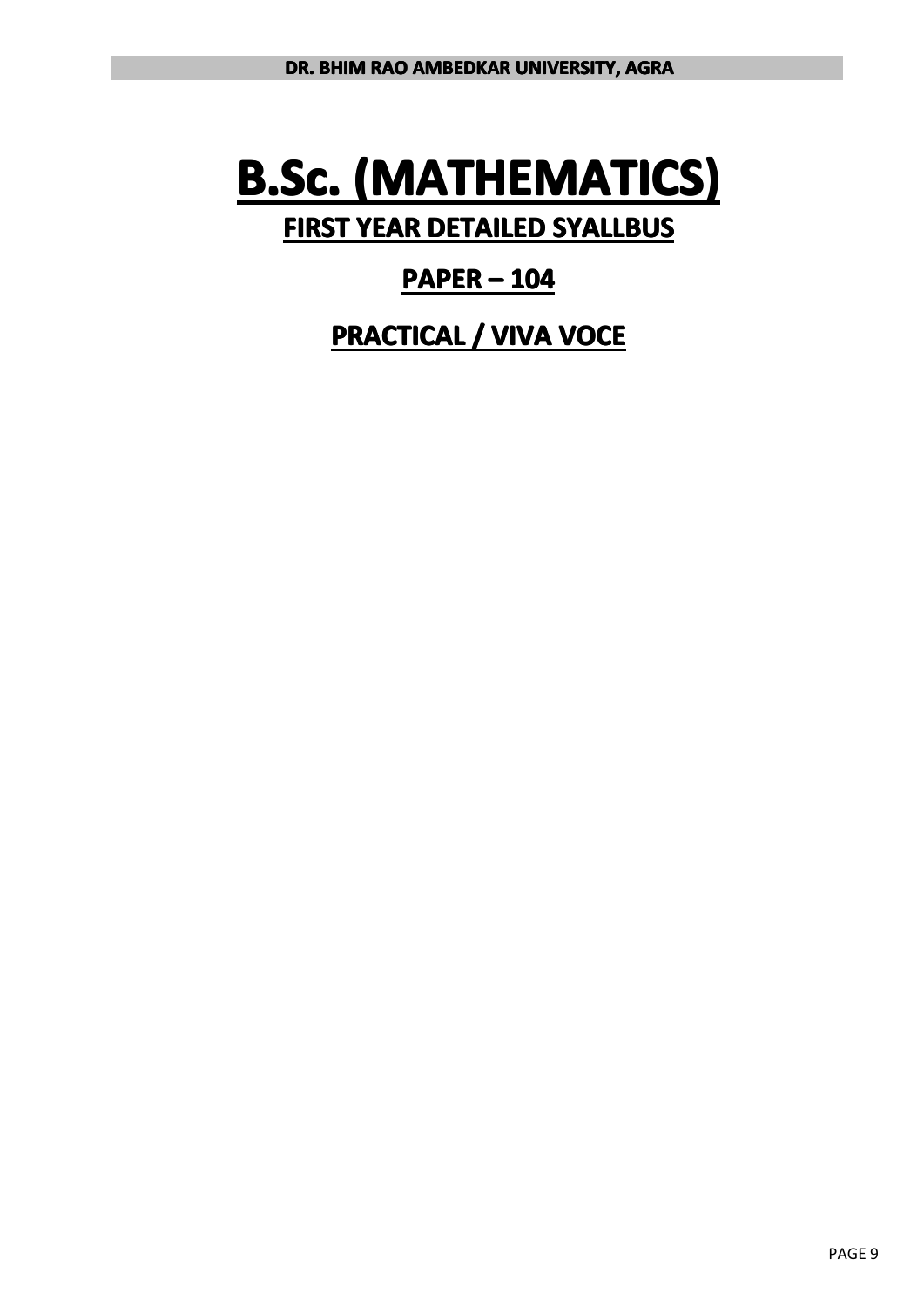## **PAPER – 201**

## **LINEAR ALGEBRA ALGEBRA ALGEBRAand MATRICES MATRICES MATRICES**

#### **Linear Algebra**

#### **Unit 1.**

Vector spaces and their elementary properties, Subspaces, Linear dependence and independence, Basis and dimension, Direct sum, Quotient space.

#### **Unit 2.**

Linear transformations and their algebra, Range and null space, Rank and nullity, Matrix representation of linear transformations, Change of basis.

#### **Unit 3.**

Linear functionals, Dual space, Bi-dual space, Natural isomorphism, Annihilators, Bilinear and quadratic forms, Inner product spaces, Cauchy-Schwarz's inequality, Bessel's inequality and orthogonality.

#### **Matrices**

#### **Unit 4.**

Symmetric and skew-symmetric matrices, Hermitian and skew-Hermitian matrices, Orthogonal and unitary matrices, Triangular and diagonal matrices, Rank of <sup>a</sup> matrix, Elementary transformations, Echelon and normal forms, Inverse of <sup>a</sup> matrix by elementary transformations.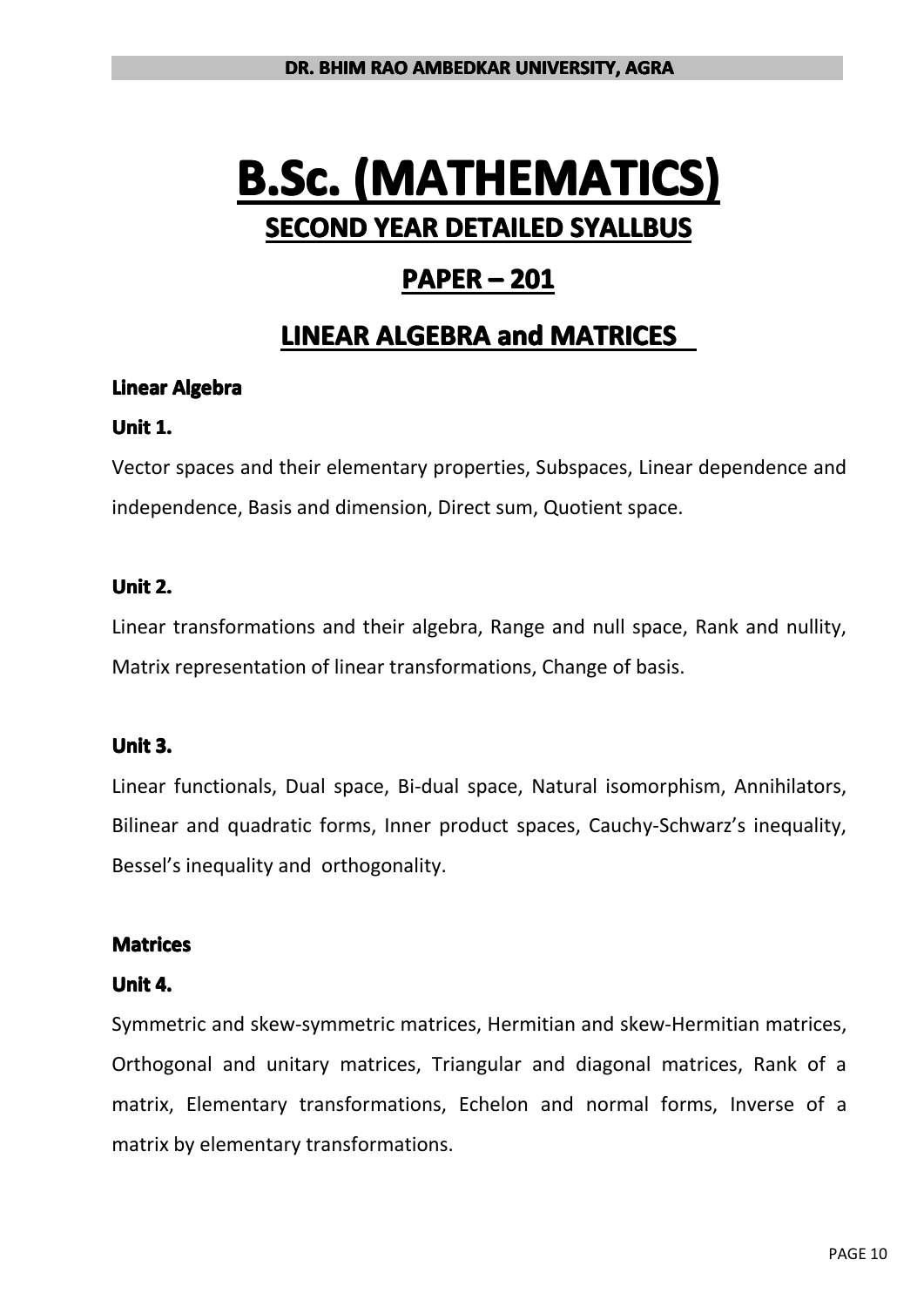#### **Unit 5.**

Characteristic equation, Eigen values and Eigen vectors of <sup>a</sup> matrix, Clayey-Hamilton's theorem and its use in finding inverse of <sup>a</sup> matrix, Application of matrices to solve <sup>a</sup> system of linear (both homogeneous and non-homogeneous) equations, Consistency and general solution, Diagonalization of square matrices with distinct Eigen values, Quadratic forms.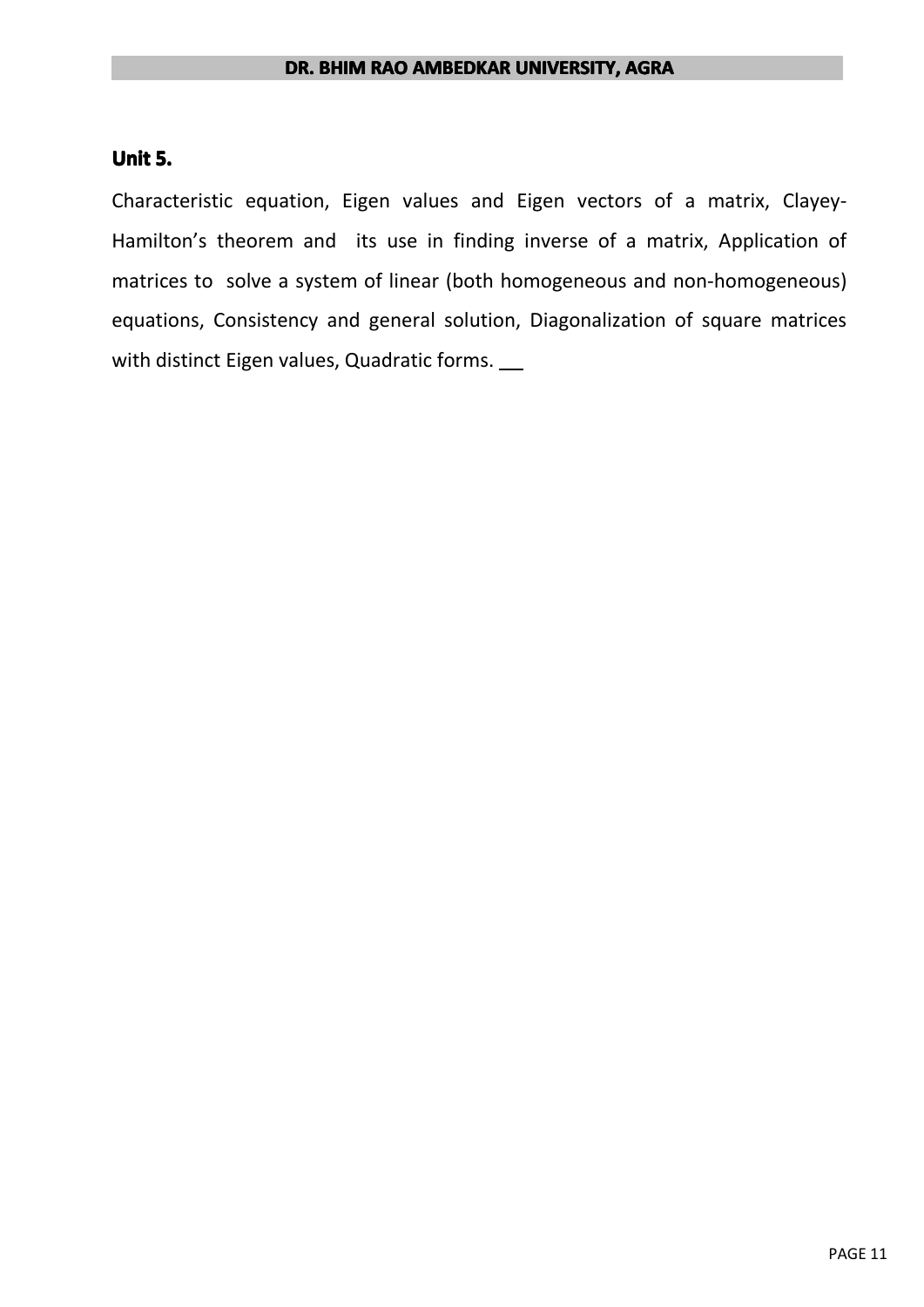### **PAPER – 202**

## **DIFFERENTIAL DIFFERENTIAL EQUATIONS EQUATIONS AND INTEGRAL INTEGRAL INTEGRAL INTEGRAL TRANSFORMS TRANSFORMS TRANSFORMS**

#### **Differential Equations**

**Unit 1.** Formation of <sup>a</sup> differential equation (D.E.), Degree, order and solution of <sup>a</sup> D.E., Equations of first order and first degree : Separation of variables method, Solution of homogeneous equations, linear equations and exact equations, Linear differential equations with constant coefficients, Homogeneous linear differential equations,

**Unit 2.** Differential equations of the first order but not of the first degree, Clairaut's equations and singular solutions, Orthogonal trajectories, Simultaneous linear differential equations with constant coefficients, Linear differential equations of the second order (including the method of variation of parameters),

**Unit 3.** Order, degree and formation of partial differential equations, Partial differential equations of the first order, Lagrange's equations, Charpit's general method, Linear partial differential equations with constant coefficients. Partial differential equations of the second order, Monge's method.

**Unit 4.** The concept of transform, Integral transforms and kernel, Linearity property of transforms, Laplace transform, Inverse Laplace transform, Convolution theorem, Applications of Laplace transform to solve ordinary differential equations.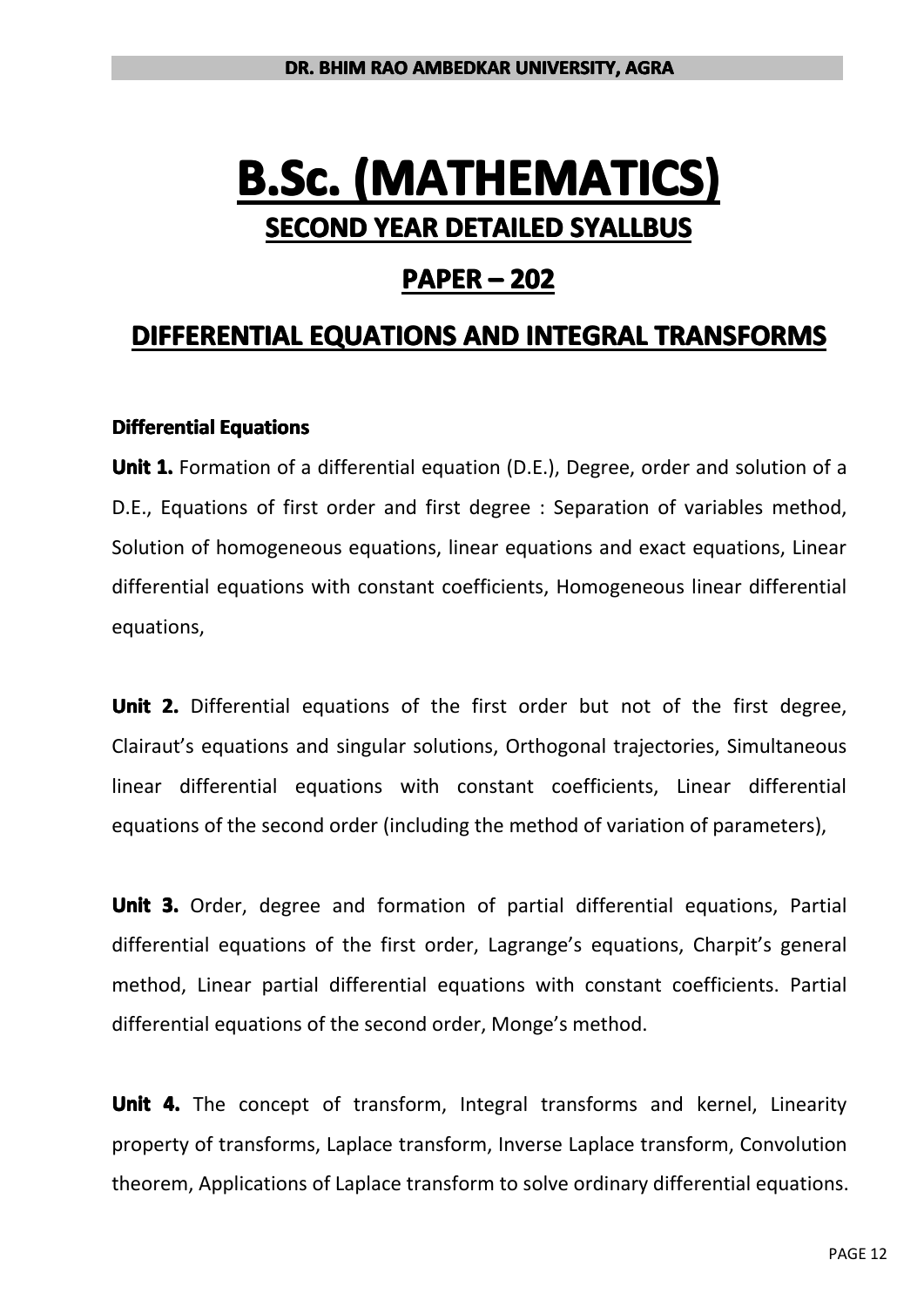**Unit 5.** Fourier transforms (finite and infinite), Fourier integral, Applications of Fourier transform to boundary value problems, Fourier series.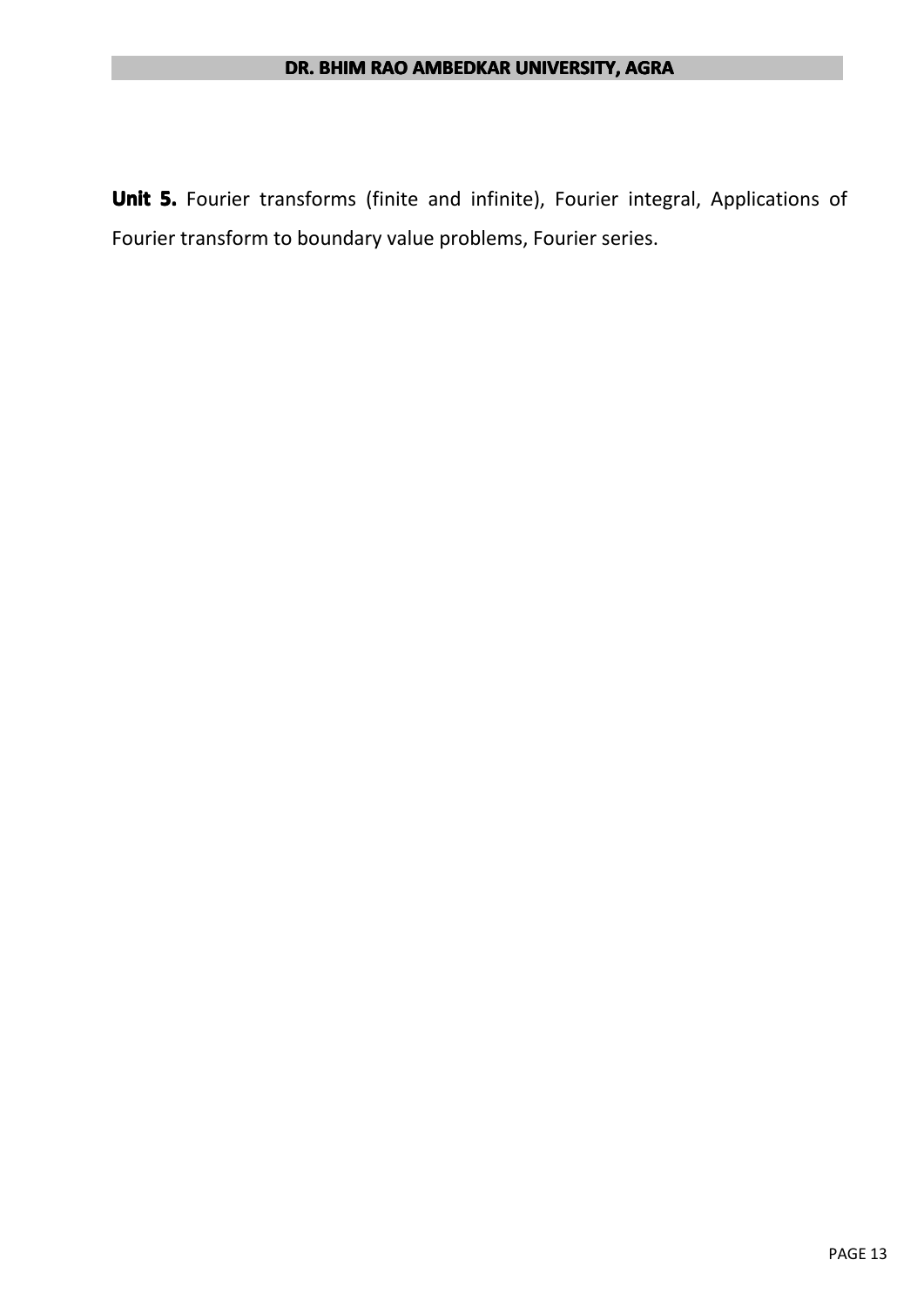# **B.Sc. (MATHEMATICS) (MATHEMATICS) (MATHEMATICS) (MATHEMATICS) SECOND YEAR DETAILED SYALLBUS**

## **PAPER – 203**

## **MECHANICS MECHANICS MECHANICS**

#### **Dynamics**

#### **Unit 1.**

Velocity and acceleration along radial and transverse directions, and along tangential and normal directions, Simple harmonic motion, Motion under other laws of forces, Earth attraction, Elastic strings.

#### **Unit 2.**

Motion in resisting medium, Constrained motion (circular and cycloidal only).

#### **Unit 3.**

Motion on smooth and rough plane curves, Rocket motion, Central orbits and Kepler's law, Motion of <sup>a</sup> particle in three dimensions.

#### **Statics**

#### **Unit 4.**

Common catenary, Centre of gravity, Stable and unstable equilibrium, Virtual work.

#### **Unit 5.**

Forces in three dimensions, Poinsot's central axis, Wrenches, Null line and null plane.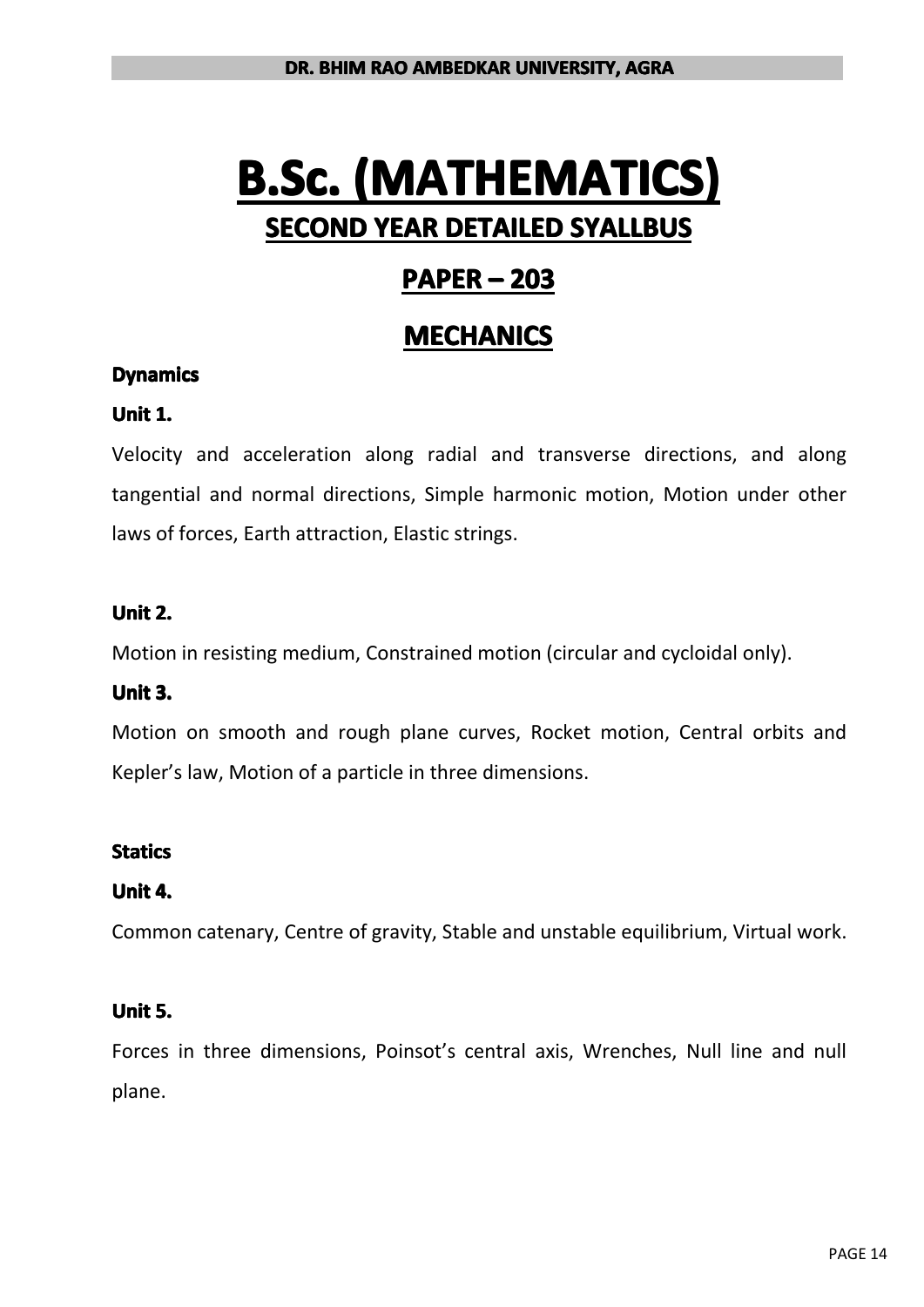# **B.Sc. (MATHEMATICS) (MATHEMATICS) (MATHEMATICS) (MATHEMATICS) SECOND YEAR DETAILED SYALLBUS**

## **PAPER – 204**

**PRACTICAL PRACTICAL / VIVA VOCE**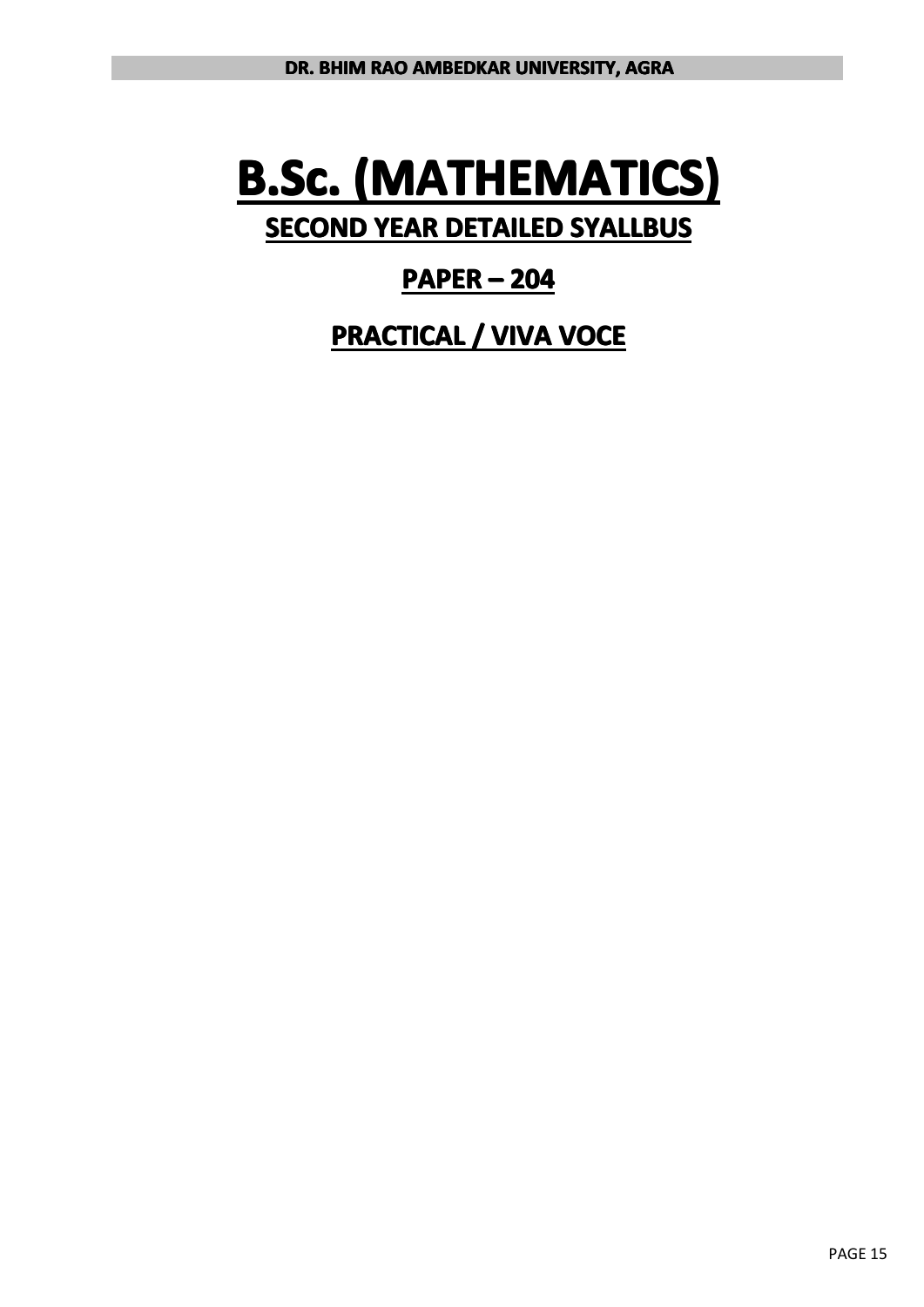## **PAPER – 301**

#### **REAL ANALYSIS**

#### **Unit 1.**

Axiomatic study of real numbers, Completeness property in *R*, Archimedean property, Countable and uncountable sets, Neighbourhood, Interior points, Limit points, Open and closed sets, Derived sets, Dense sets, Perfect sets, Bolzano-Weierstrass theorem.

#### **Unit 2.**

Sequences of real numbers, Subsequences, Bounded and monotonic sequences, Convergent sequences, Cauchy's theorems on limit, Cauchy sequence, Cauchy's general principle of convergence, Uniform convergence of sequences and series of functions, Weierstrass *M*-test, Abel's and Dirichlet's tests.

#### **Unit 3.**

Sequential continuity, Boundeness and intermediate value properties of continuous functions, Uniform continuity, Meaning of sign of derivative, Darboux theorem.

Limit and continuity of functions of two variables, Taylor's theorem for functions of two variables, Maxima and minima of functions of three variables, Lagrange's method of undetermined multipliers.

#### **Unit 4.**

Riemann integral, Integrability of continuous and monotonic functions,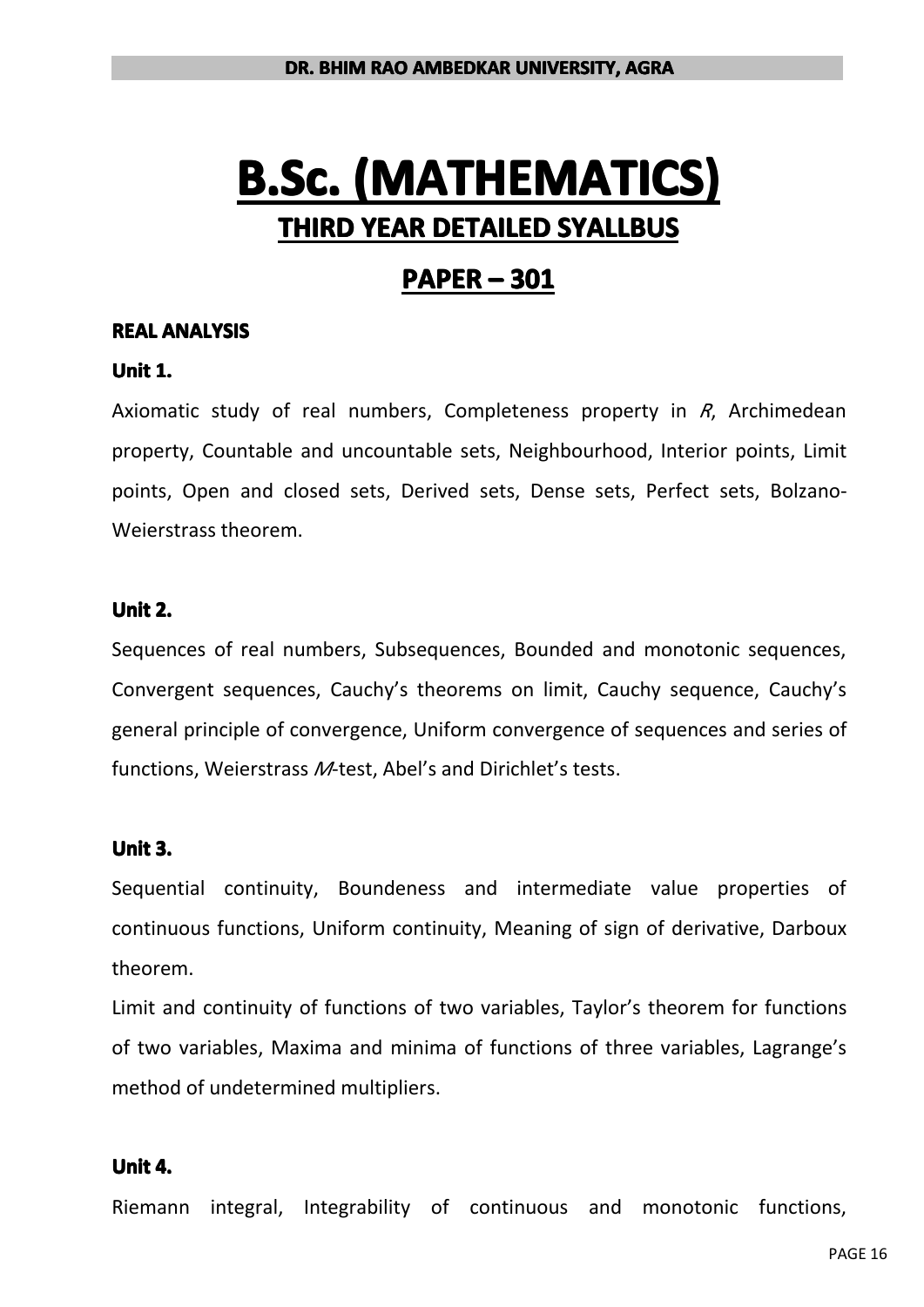#### **DR. BHIM RAO AMBEDKAR UNIVERSITY, AGRA**

Fundamental theorem of integral calculus, Mean value theorems of integral calculus, Improper integrals and their convergence, Comparison test, <sup>m</sup> -test, Abel's test, Dirichlet's test, Integral as a function of a parameter and its differentiability and integrability.

#### **Unit 5.**

Definition and examples of metric spaces, Neighbourhoods, Interior points, Limit points, Open and closed sets, Subspaces, Convergent and Cauchy sequences, Completeness, Cantor's intersection theorem.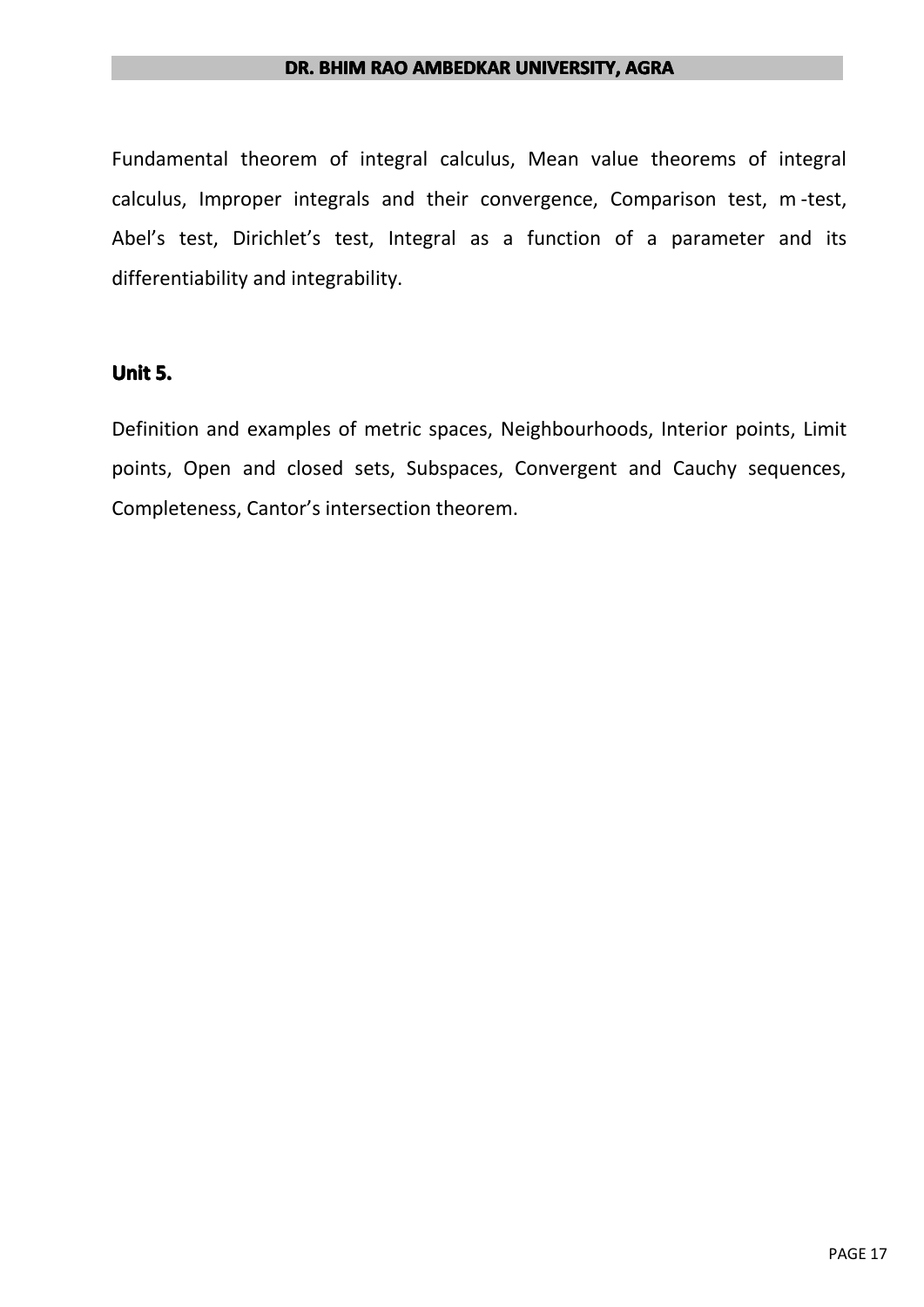## **PAPER – 302**

## **COMPLEX ANALYSIS**

#### **Unit 1.**

Functions of <sup>a</sup> complex variable, Concepts of limit, continuity and differentiability of complex functions, Analytic functions, Cauchy-Riemann equations (Cartesian and polar form), Harmonic functions, Orthogonal system, Power series as an analytic function.

#### **Unit 2.**

Elementary functions, Mapping by elementary functions, Linear and bilinear transformations, Fixed points, Cross ratio, Inverse points and critical points, Conformal transformations.

#### **Unit 3.**

Complex Integration, Line integral, Cauchy's fundamental theorem, Cauchy's integral formula, Morera's theorem, Liouville theorem, Maximum Modulus theorem, Taylor and Laurent series.

#### **Unit 4.**

Singularities and zeros of an analytic function, Rouche's theorem, Fundamental theorem of algebra, Analytic continuation.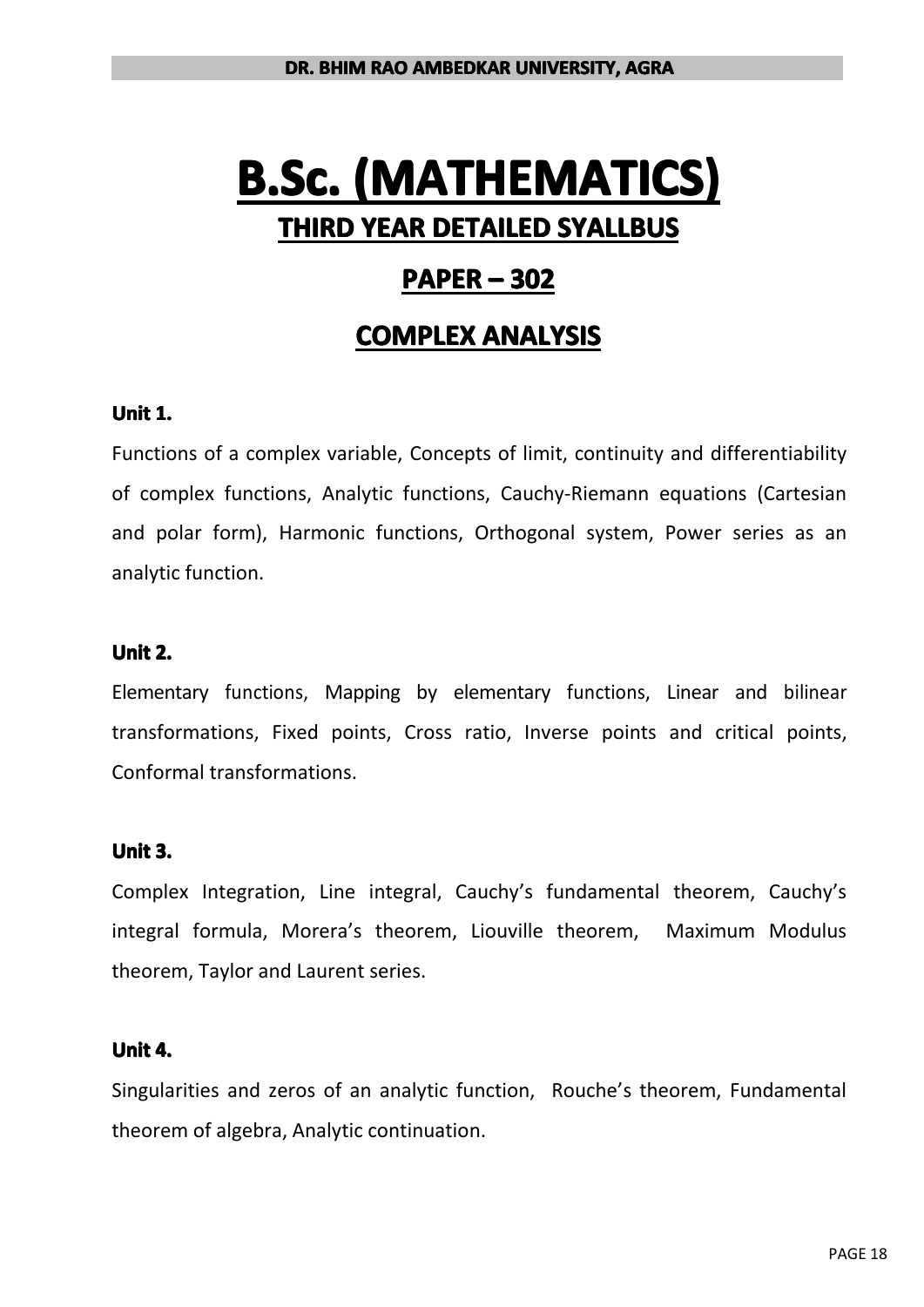#### **Unit 5.**

Residue theorem and its applications to the evaluation of definite integrals, Argument principle.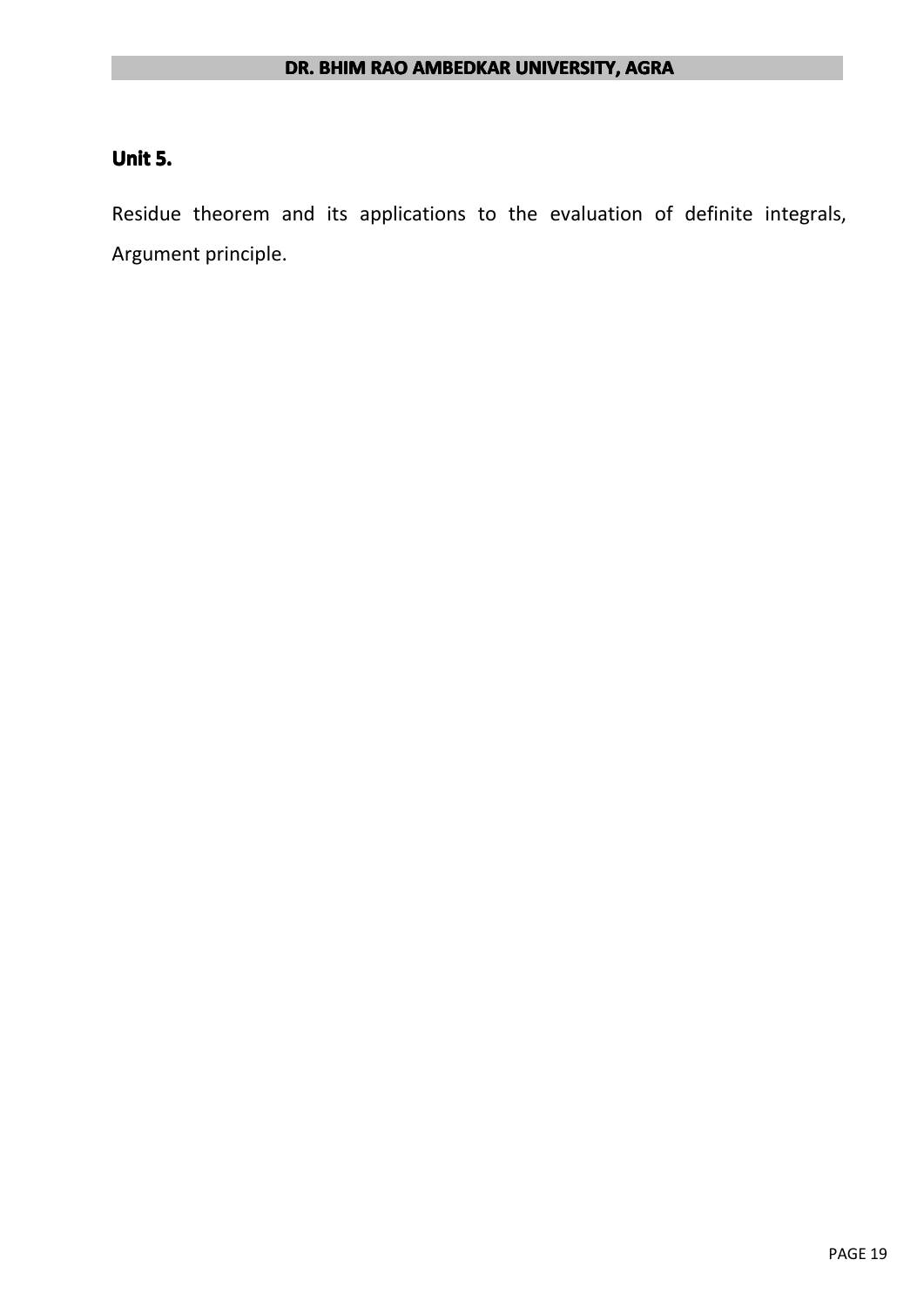## **PAPER – 303**

## **NUMERICAL NUMERICAL NUMERICAL ANALYSIS ANALYSIS AND PROGRAMMING PROGRAMMING PROGRAMMINGPROGRAMMINGIN C**

#### **Numerical Numerical Analysis Analysis**

#### **Unit 1.**

Shift operator, Forward and backward difference operators and their relationships, Fundamental theorem of difference calculus, Interpolation, Newton-Gregory's forward and backward interpolation formulae.

#### **Unit 2.**

Divided differences, Newton's divided difference formula, Lagrange's interpolation formula, Central differences, Formulae based on central differences: Gauss, Striling's, Bessel's and Everett's interpolation formulae, Numerical differentiation.

#### **Unit 3.**

Numerical integration, General quadrature formula, Trapezoidal and Simpson's rules, Weddle's rule, Cote's formula, Numerical solution of first order differential equations : Euler's method, Picard's method, Runge-Kutta method and Milne's method, Numerical solution of linear, homogeneous and simultaneous difference equations, Generating function method.

#### **Unit 4.**

Solution of transcendental and polynomial equations by iteration, bisection, Regula-Falsi and Newton-Raphson methods, Algebraic eigen value problems : Power method, Jacobi's method, Given's method, Householder's method and *Q-R* method, Approximation : Different types of approximations, Least square polynomial approximation, Polynomial approximation using orthogonal polynomials, Legendre approximation, Approximation with trigonometric functions, exponential functions, rational functions, Chebyshev polynomials.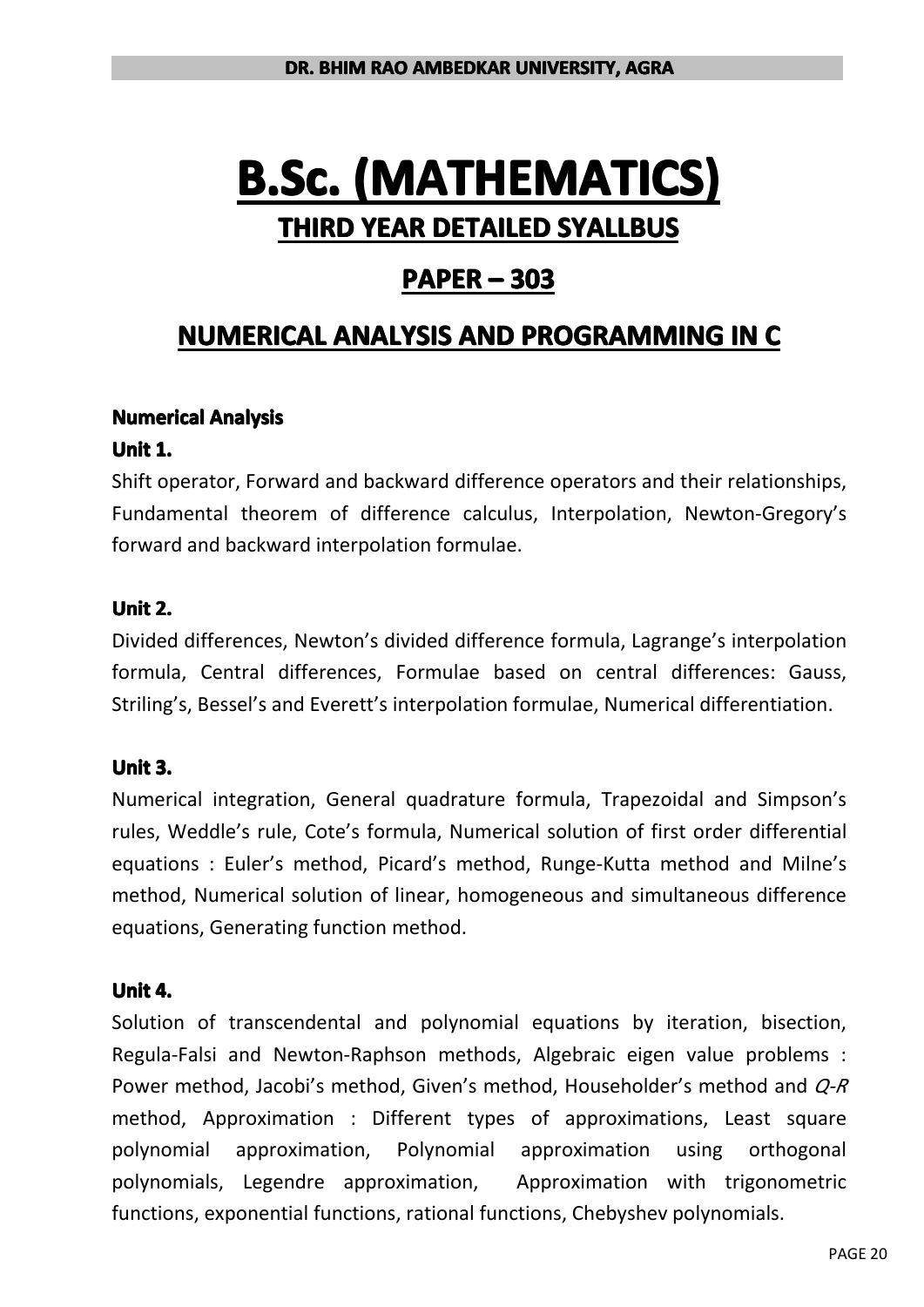#### **DR. BHIM RAO AMBEDKAR UNIVERSITY, AGRA**

#### **Programming in C**

#### **Unit 5.**

Programmer's model of computer, Algorithms, Data type, Arithmetic and input/out instruction, Decisions, Control structures, Decision statements, Logical and conditional operators, Loop case control structures, Functions, Recursion, Preprocessors, Arrays, Puppetting of strings Structures, Pointers, File formatting.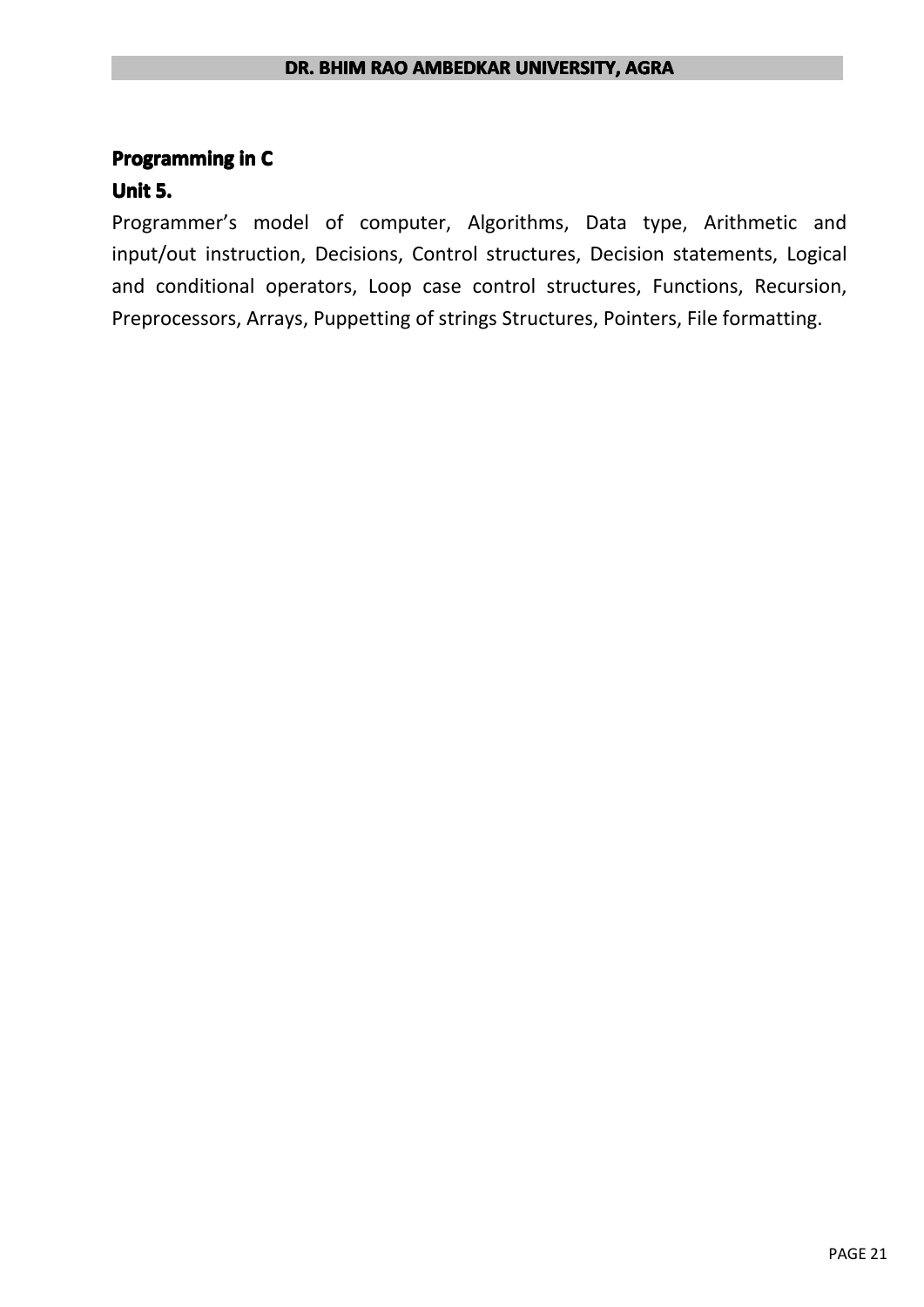## **OPTIONAL PAPER – 304**

Paper 304 (A): NUMBER THEORY AND CRYPTOGRAPHY

Paper 304 (B): LINEAR PROGRAMMING

Paper 304 (C): DIFFERENTIAL GEOMETRY AND TENSOR ANALYSIS

Paper 304 (D): PRINCIPLES OF COMPUTER SCIENCE

Paper 304 (E): DISCRETE MATHEMATICS

Paper 304 (F): MATHEMATICAL STATISTICS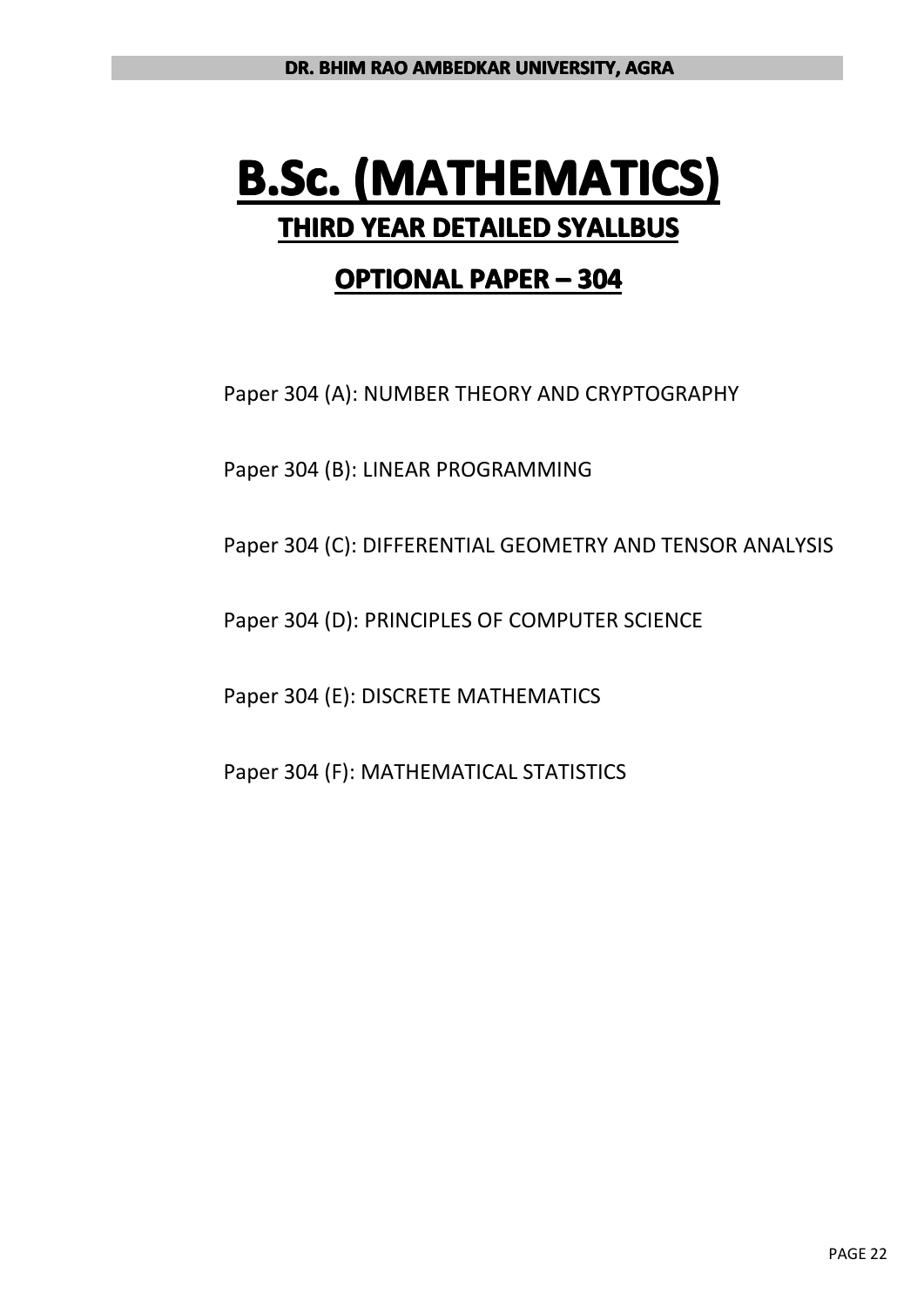## **OPTIONAL PAPER – 304**

#### **Paper 304 (A):**

#### **NUMBER THEORY AND CRYPTOGRAPHY CRYPTOGRAPHY**

#### **Unit 1.**

Divisibility : gcd, lcm, prime numbers, fundamental theorem of arithmetic, perfect numbers, floor and ceiling functions, Congruence : properties, complete and reduced residue systems, Fermat's theorem, Euler functions, Chinese remaineder theorem.

#### **Unit 2.**

Primality testing and factorization algorithms, Pseudo-primes, Fermat's pseudoprimes, Pollard's rho method for factorization.

#### **Unit 3.**

Introduction to cryptography : Attacks, services and mechanisms, Security services, Conventional encryption - Classical techniques : Model, Stegnanography, Classical encryption technique, Modern techniques : DES, cryptanalysis, block cipher principles and design, Key distribution problem, Random number generation.

#### **Unit 4.**

Hash functions, Public key cryptography, Diffie-Hellmann key exchange, Discrete logarithm-based crypto-systems, RSA crypto-system, Signature schemes, Digital signature standard (DSA), RSA signature schemes, Knapsack problem.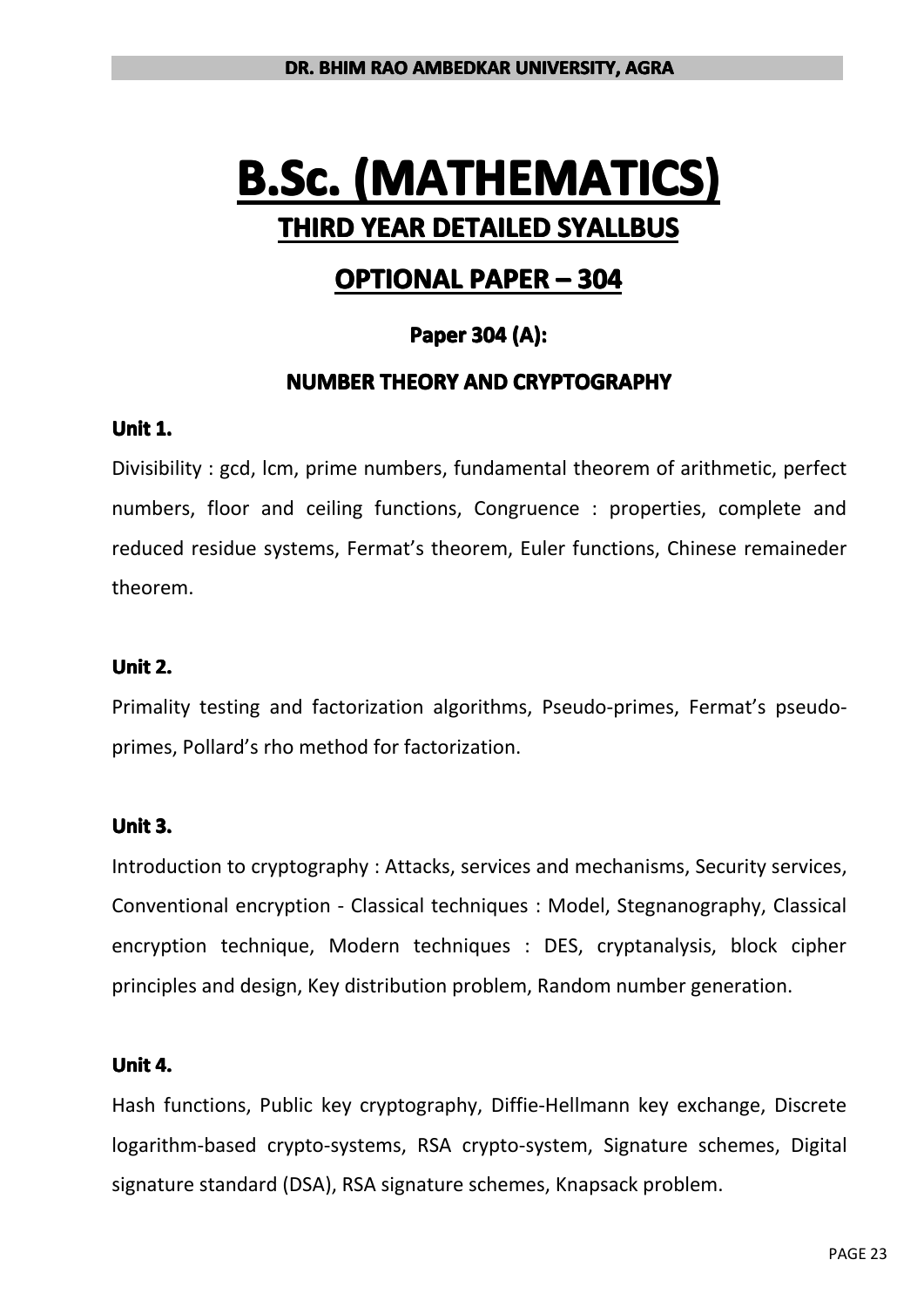### **Unit 5.**

**Elliptic Elliptic Elliptic curve cryptography cryptography cryptography:** Introduction to elliptic curves, Group structure, Rational points on elliptic curves, Elliptic curve cryptography, Applications in cryptography and factorization, Known attacks.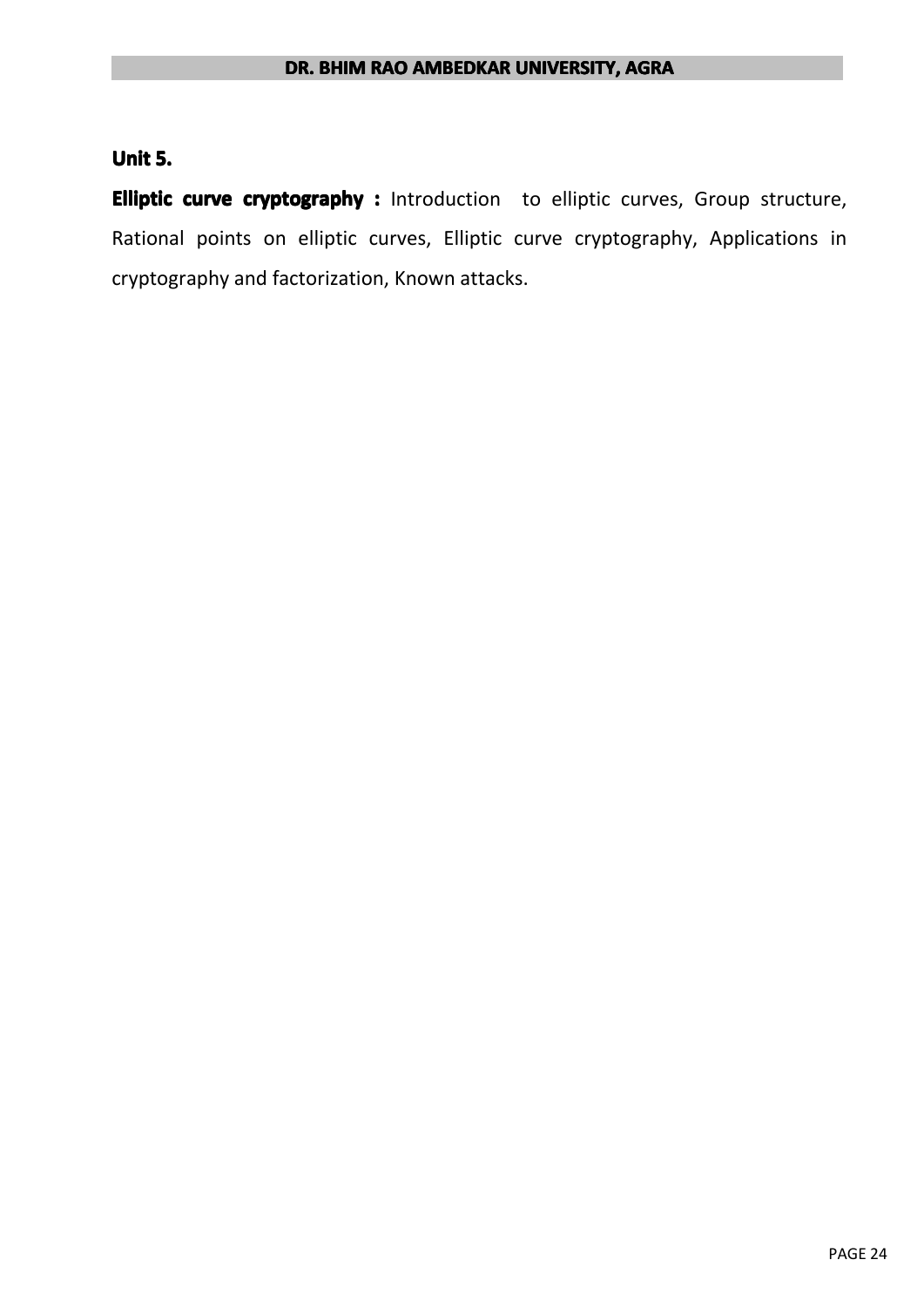## **OPTIONAL PAPER – 304**

#### **Paper 304 (B):**

#### **LINEAR PROGRAMMING PROGRAMMING**

#### **Unit 1.**

Linear programming problems, Statement and formation of general linear programming problems, Graphical method, Slack, and surplus variables, Standard and matrix forms of linear programming problem, Basic feasible solution.

#### **Unit 2.**

Convex sets, Fundamental theorem of linear programming, Simplex method, Artificial variables, Big-*M* method, Two phase method.

#### **Unit 3.**

Resolution of degeneracy, Revised simplex method, Sensitivity Analysis.

#### **Unit 4.**

Duality in linear programming problems, Dual simplex method, Primal-dual method Integer programming.

#### **Unit 5.**

Transportation problems, Assignment problems.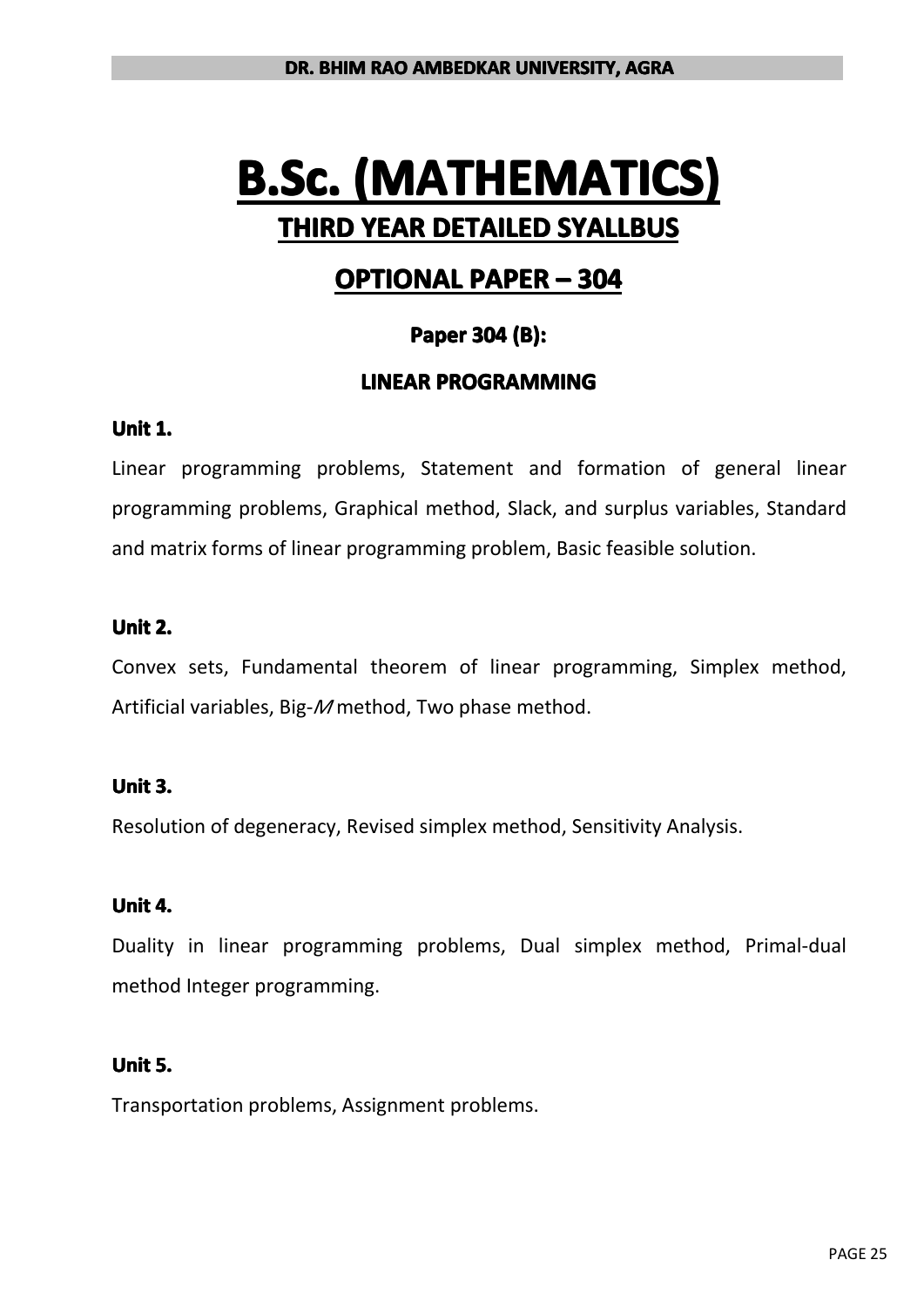## **OPTIONAL PAPER – 304**

#### **Paper 304 (C):**

#### **DIFFERENTIAL GEOMETRY AND TENSOR ANALYSIS**

#### **Differential Geometry**

#### **Unit 1.**

Local theory of curves- Space curves, Examples, Plane curves, tangent and normal and binormal, Osculating plane, normal plane and rectifying plane, Helices, Serret-Frenet apparatus, contact between curve and surfaces, tangent surfaces, involutes and evolutes of curves, Intrinsic equations, fundamental existence theorem for space curves, Local theory of surfaces- Parametric patches on surface curve of <sup>a</sup> surface, surfaces of revolutions, Helicoids, metric-first fundamental form and arc length.

#### **Unit 2.**

Local theory of surfaces (Contd.), Direction coefficients, families of curves, intrinsic properties, geodesics, canonical geodesic equations, normal properties of geodesics, geodesics curvature, geodesics polars, Gauss-Bonnet theorem, Gaussian curvature, normal curvature, Meusneir's theorem, mean curvature, Gaussian curvature, umbilic points, lines of curvature, Rodrigue's formula, Euler's theorem.

#### **Unit 3.**

The fundamental equation of surface theory  $-$  The equation of Gauss, the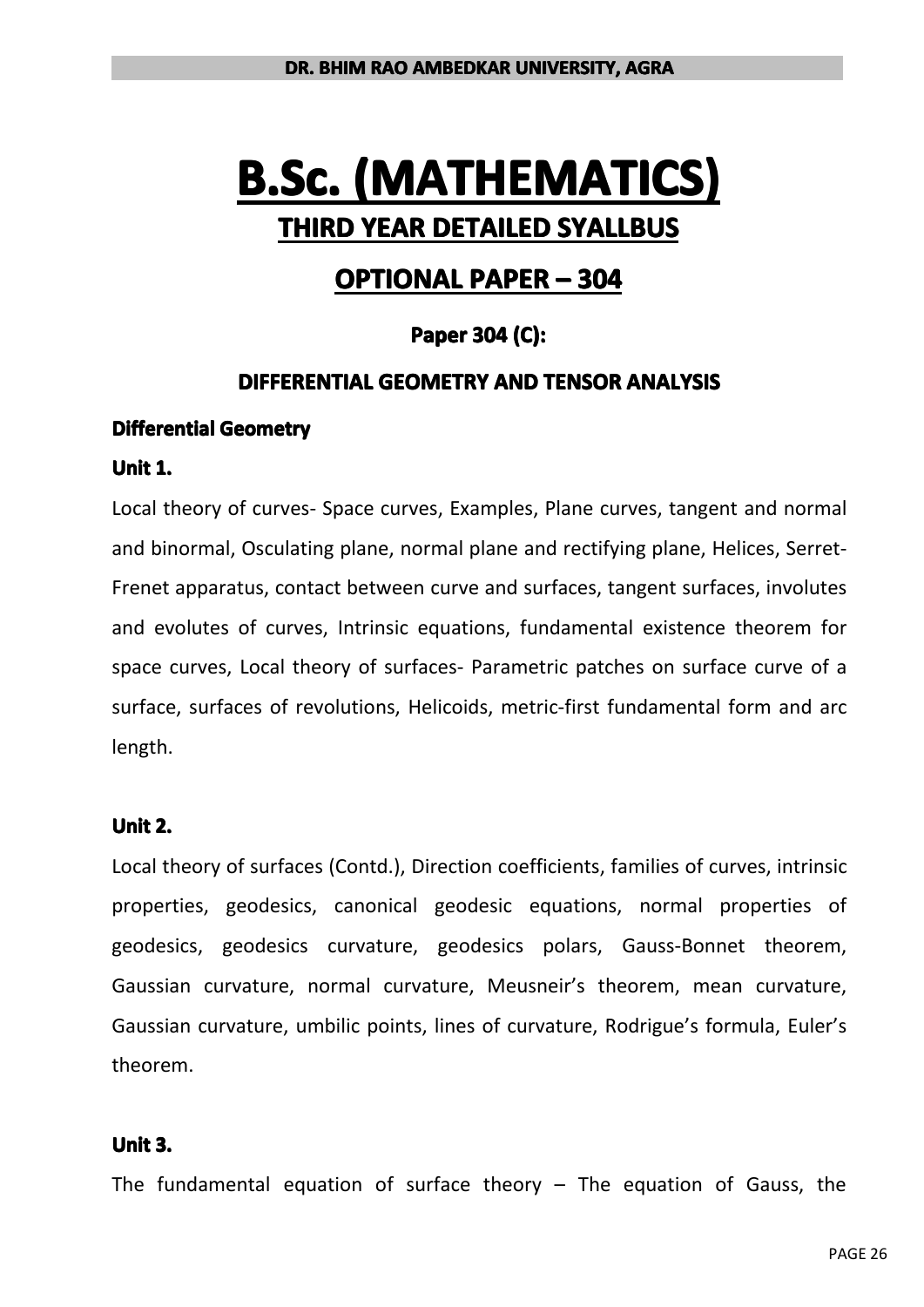#### **DR. BHIM RAO AMBEDKAR UNIVERSITY, AGRA**

equation of Weingarten, the Mainardi-Codazzi equation, Tensor algebra : Vector spaces, the dual spaces, tensor product of vector spaces, transformation formulae, contraction, special tensor, inner product, associated tensor.

#### **Unit 4.**

Differential Manifold-examples, tangent vectors, connexions, covariant differentiation. Elements of general Riemannian geometry-Riemannian metric, the fundamental theorem of local Riemannian Geometry, Differential parameters, curvature tensor, Geodesics, geodesics curvature, geometrical interpretation of the curvature tensor and special Riemannian spaces.

#### **Tensor Analysis**

#### **Unit 5.**

Contravariant and covariant vectors and tensors, Mixed tensors, Symmetric and skew-symmetric tensors, Algebra of tensors, Contraction and inner product, Quotient theorem, Reciprocal tensors, Christoffel's symbols, Covariant differentiation, Gradient, divergence and curl in tensor notation.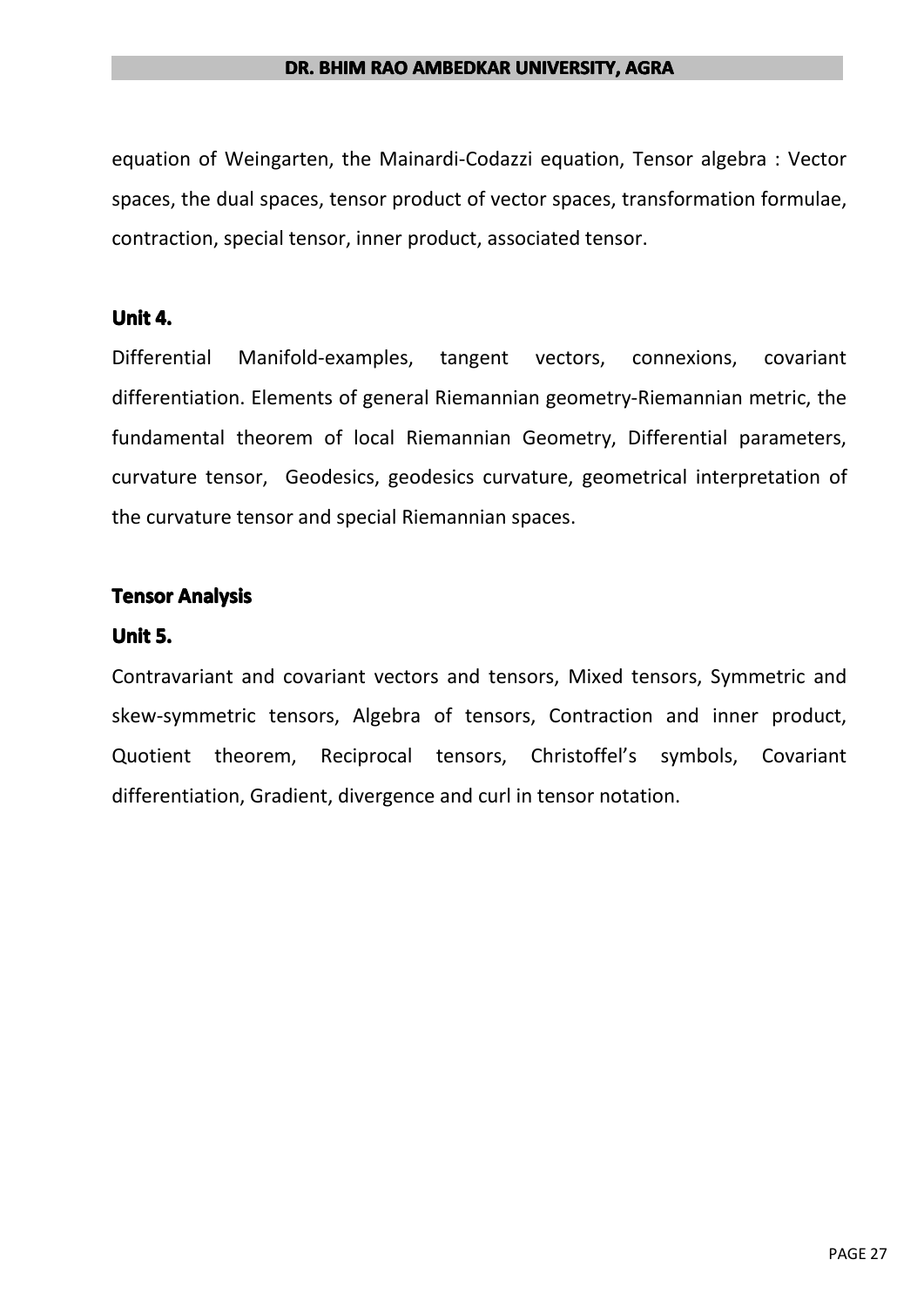## **OPTIONAL PAPER – 304**

#### **Paper 304 (D):**

#### **PRINCIPLES OF COMPUTER SCIENCE**

#### **Unit 1.**

**Data Storage** - Storage of bits, main memory, mass storage, Information of storage, The binary system, Storing integers, stroring fractions, communication errors. **Data Manipulations** - The central processing unit, The stored program concept, Programme execution, Other Architectures, arithmetic/logic instructions, Computer – peripheral communication.

#### **Unit 2.**

**Operating System and Network –** The evolution of operating system, Operating system architecture, Coordinating the machine's activates, Handling competition among process, networks, network protocol.

#### **Unit 3.**

**Algorithms** - The concept of an algorithm, Algorithm representation, Algorithm, Discovery, Iterative structure, Recursive structures, Efficiency and correctness, (algorithm to be implemented in C++).

#### **Unit 4.**

**Programming Languages -** Historical perspective, Traditional programming Concepts, Program units, Languages implementation, Parallel computing,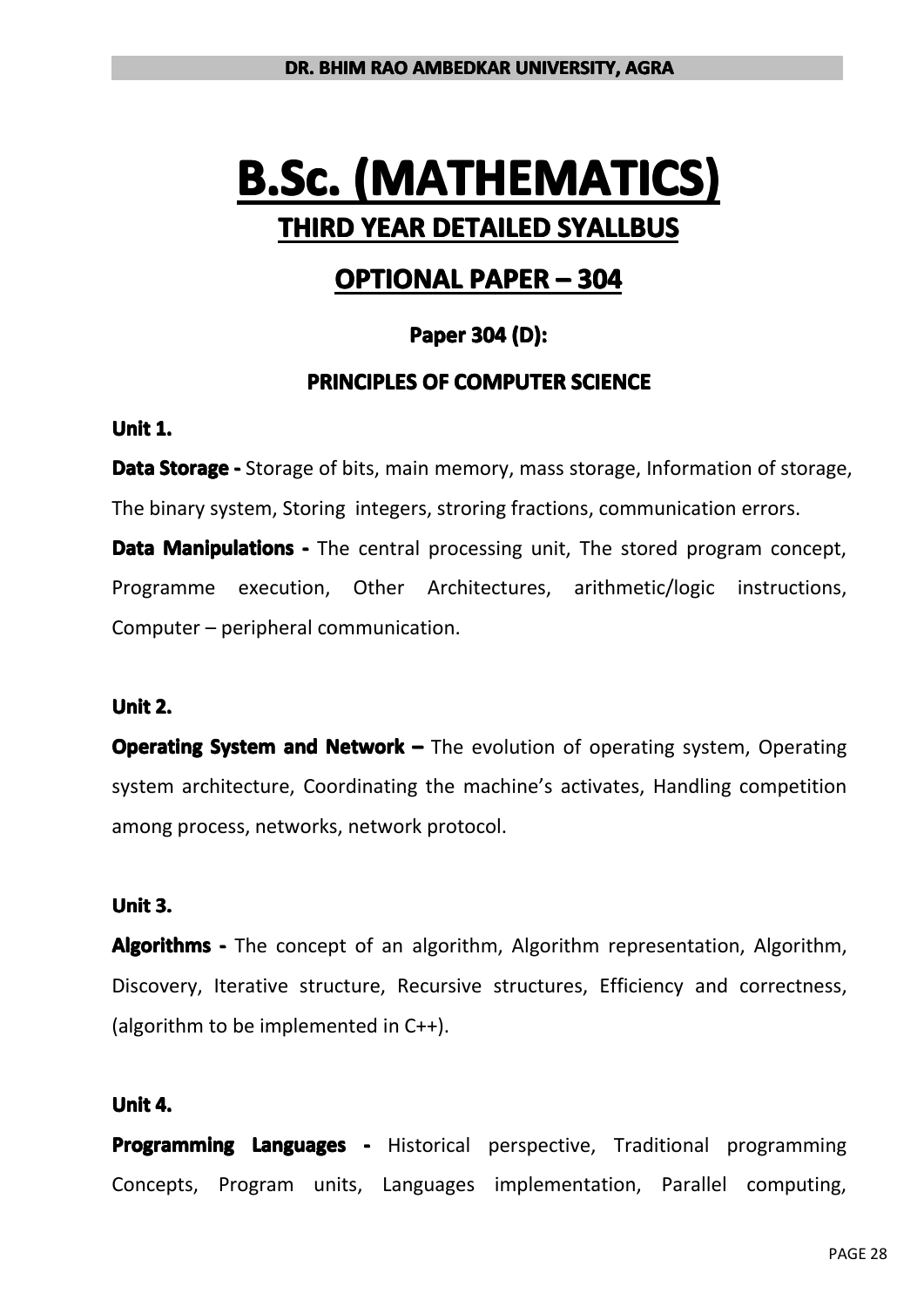Declarative computing.

#### **Unit 5.**

**Software Engineering -** The software engineering discipline, The software life cycle, Modularity, Development, Tools and techniques, Documentation, Software ownership and liability. Data Structures - Array, Lists, Stack, Queues, Trees, Customised data types, Object-oriented.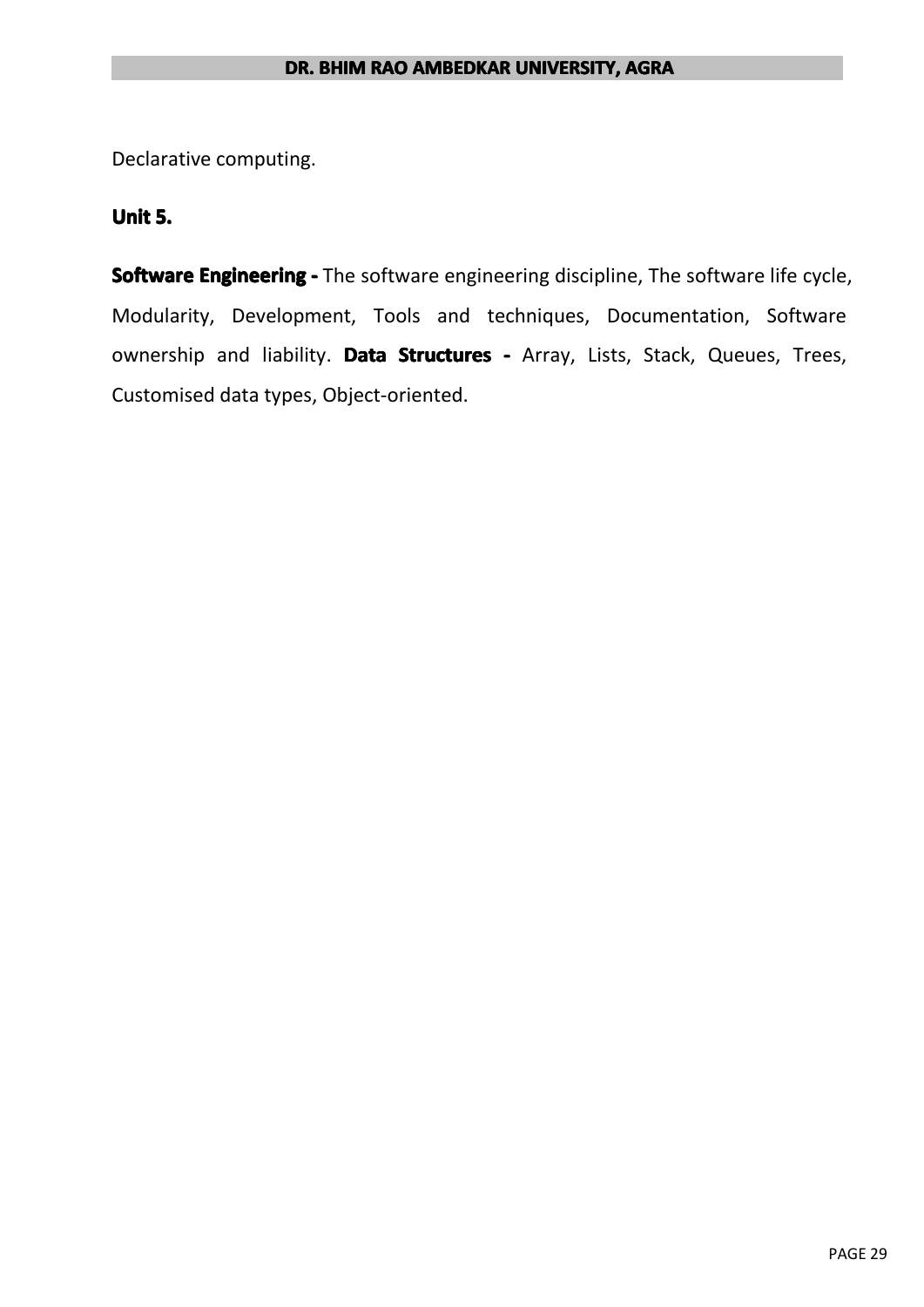## **OPTIONAL PAPER – 304**

#### **Paper 304 (E):**

#### **DISCRETE MATHEMATICS**

#### **Unit 1.**

**Propositional Logic** - Proposition logic, basic logic, logical connectives, truth tables, tautologies, contradiction, normal forms (conjunctive and disjunctive), modus ponens and modus tollens, validity, predicate logic, universal and existential quantification.

**Method of Proof -** Mathematical induction, proof by implication, converse, inverse, contrapositive, negation, and contradiction, direct proof by using truth table, proof by counter example.

#### **Unit 2.**

**Relation -** Definition, types of relation, composition of relations, domain and range of <sup>a</sup> relation, pictorial representation of relation, properties of relation, partial ordering relation.

**Posets, Hasse Diagram and Lattices - Introduction, ordered set, Hasse diagram of** partially ordered set, isomorphic ordered set, well ordered set, properties of lattices, and complemented lattices.

**Boolean Algebra -** Basic definitions, Sum of products and product of sums, Logic gates and Karnaugh maps.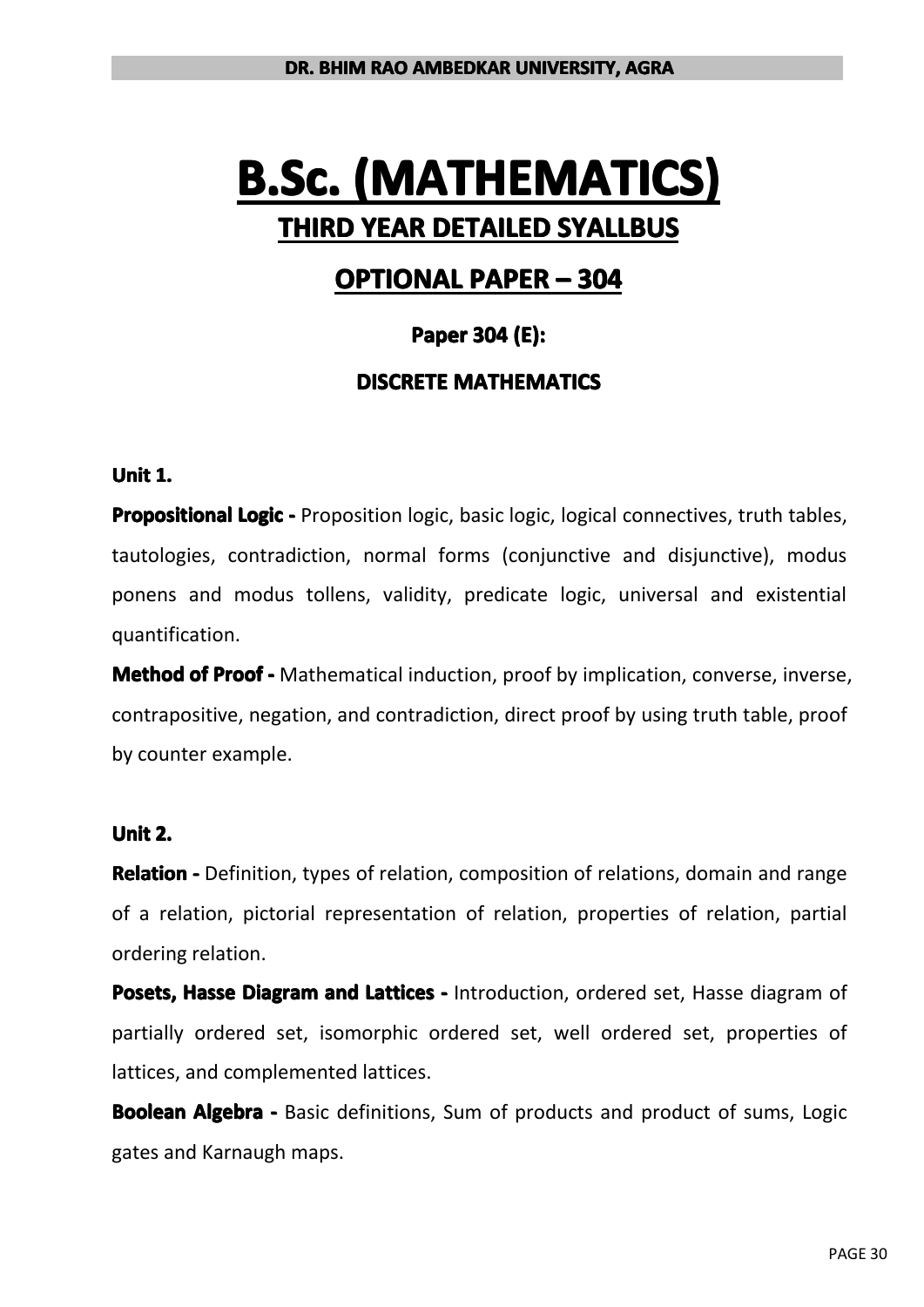#### **Unit 3.**

**Graphs -** Simple graph, multi graph, graph terminology, representation of graphs, Bipartite, regular, planar and connected graphs, connected components in <sup>a</sup> graph, Euler graphs, Hamiltonian path and circuits, Graph colouring, chromatic number, isomorphism and homomorphism of graphs.

**Tree -** Definition, Rooted tree, properties of trees, binary search tree, tree traversal.

#### **Unit 4.**

**Combinatorics -** Basics of counting, permutations, combinations, inclusionexclusion, recurrence relations ( $n<sup>th</sup>$  order recurrence relation with constant coefficients, Homogeneous recurrence relations, Inhomogeneous recurrence relations), generating function (closed form expression, properties of G.F., solution of recurrence relation using, G.F, solution of combinatorial problem using G.F.).

#### **Unit 5.**

**Finite Automata -** Basic concepts of automation theory, Deterministic finite automation (DFA), transition function, transition table, Non deterministic finite automata (NDFA), Mealy and Moore machine, Minimization of finite automation.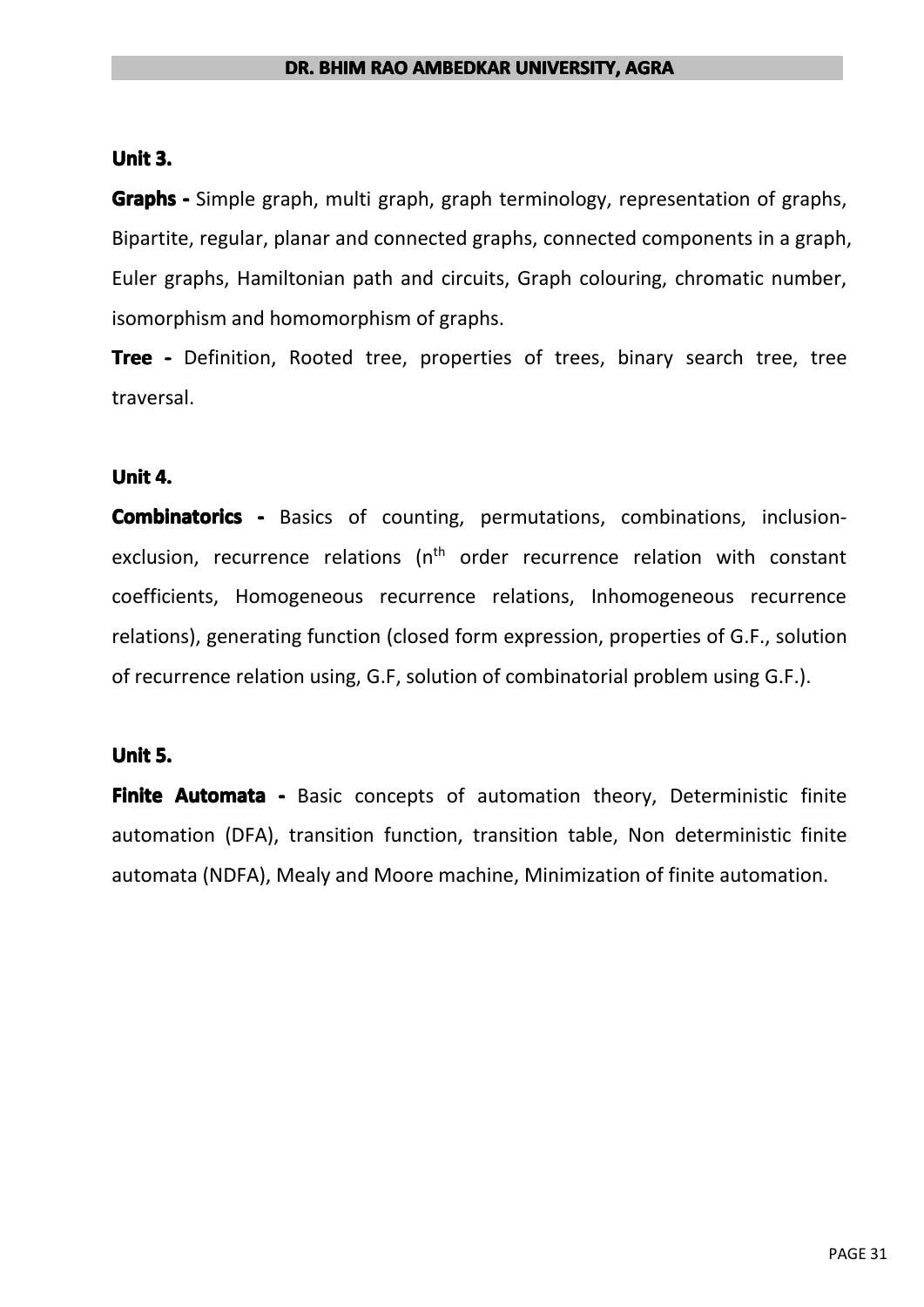## **OPTIONAL PAPER – 304**

#### **Paper 304 (F):**

#### **MATHEMATICAL MATHEMATICALSTATISTICS STATISTICS**

#### **Unit 1.**

Three definitions of probability (Mathematical, Empirical & axiomatic). Dependent, independent and compound events.

Addition and multiplication theorems of probability, conditional probability. Bionomial and multinomial theorems of probability, Baye's theorem, Mathematical expectation and its properties, Moment generating functions (m.g.f.) and cumulants.

#### **Distributions**

#### **Unit 2.**

**Discrete distributions** – Binomial & Poisson distributions and their properties.

**Continuous distributions** – Distribution function, Probability density function (Pdf), Cauchy's distribution, rectangular distribution, exponential distribution, Beta, Gamma Normal distributions and their properties.

#### **Correlation and Regression**

#### **Unit 3.**

Bivariate population, Meaning of correlation & regression. Coefficient of Correlation, rank correlation, lines of regression. Properties of regression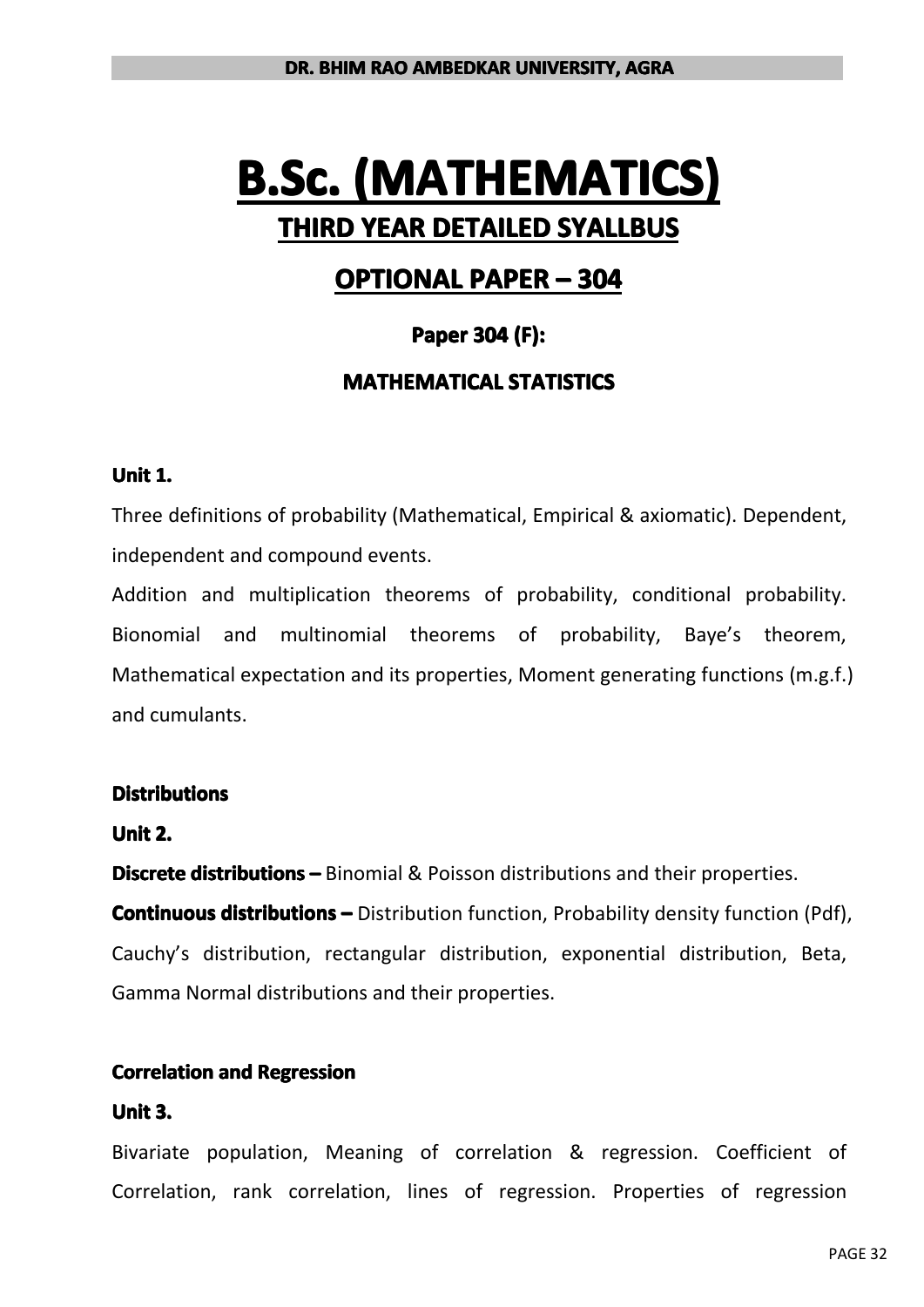coefficients, Partial and multiple correlation and their simple Properties.

**Fitting of the Curves by method of least square –** Straight line, parabola and exponential curves.

#### **Sampling Theory**

#### **Unit 4.**

Types of population, Parameters & Statistics, Null Hypothesis, Level of Significance, critical region. Procedure for testing Hypothesis. Type I & Type II error,  $x^2$  distribution and its properties.

#### **Unit 5.**

Simple and random sampling. Test of significance for large samples. Sampling distribution of Mean. Standard error, Test of significance based on  $\chi^2$ . Test of significance based on t,F & Z distribution, ANOVA.